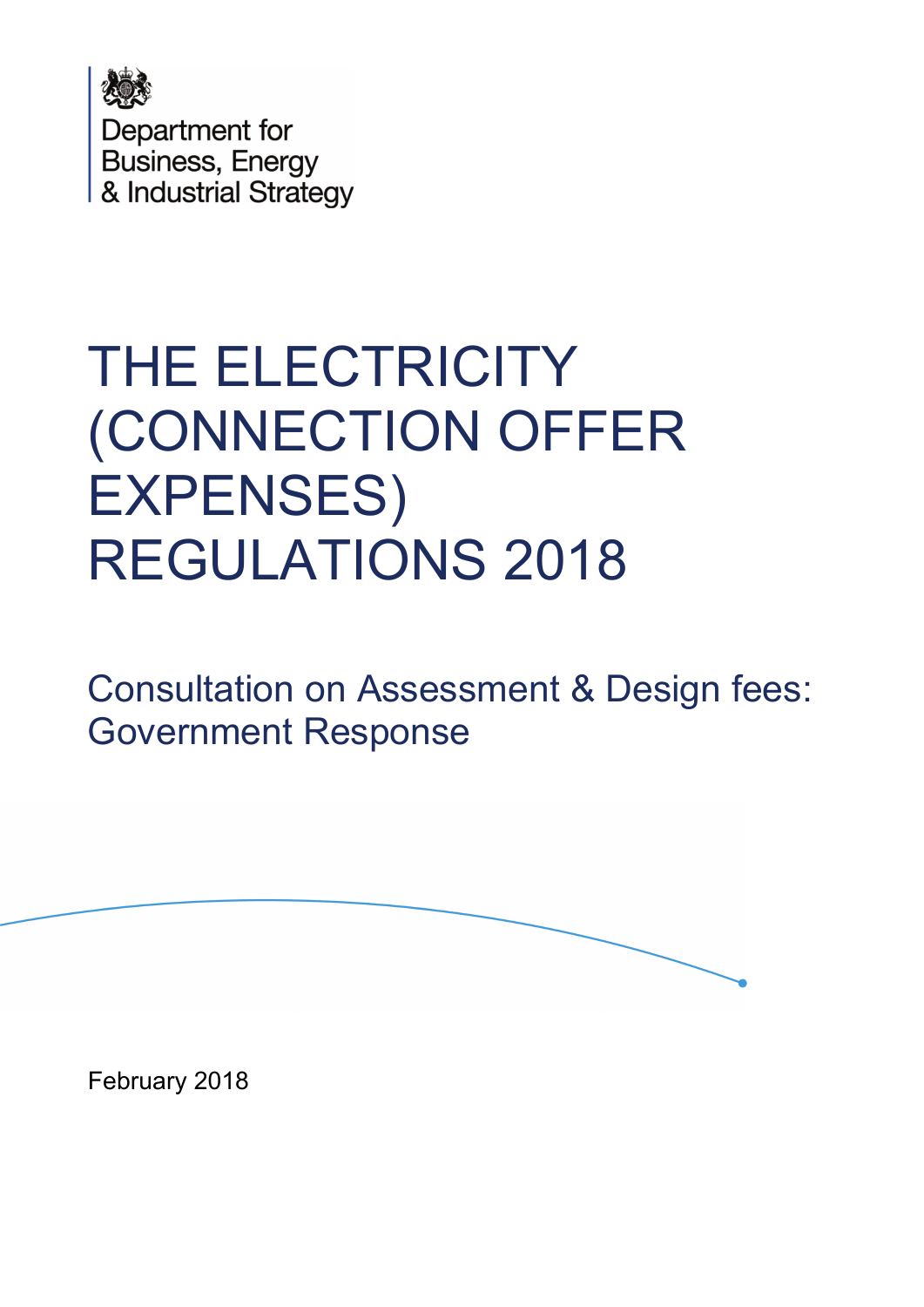## THE ELECTRICITY (CONNECTION OFFER EXPENSES) REGULATIONS 2018

Consultation on Assessment & Design fees: Government Response

 The consultation can be found on the BEIS website: https://www.gov.uk/government/consultations/assessment-and-design-fees-consultationon-draft-regulations

© Crown copyright 2018

 You may re-use this information (not including logos) free of charge in any format or medium, under the terms of the Open Government Licence.

 or write to the Information Policy Team, The National Archives, Kew, London TW9 4DU, To view this licence, visit www.nationalarchives.gov.uk/doc/open-government-licence/ or email: psi@nationalarchives.gsi.gov.uk.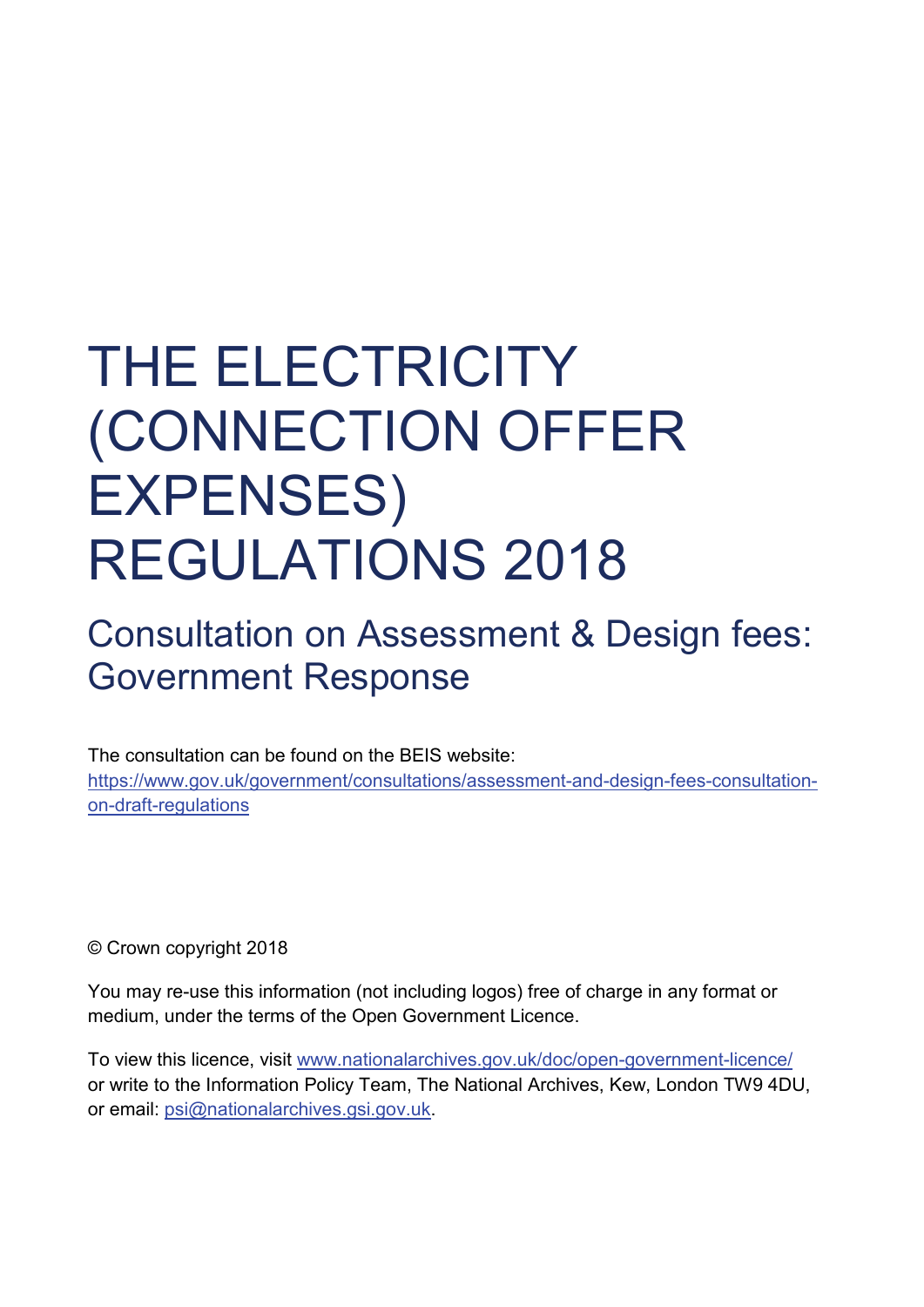## **Contents**

| Stakeholder views on allowing upfront Assessment & Design fees to be charged 2              |  |
|---------------------------------------------------------------------------------------------|--|
| Government view on allowing upfront Assessment & Design fees to be charged _____ 3          |  |
|                                                                                             |  |
|                                                                                             |  |
|                                                                                             |  |
| Defining connection offer activities in the Statutory Instrument _________________________4 |  |
|                                                                                             |  |
| Use of standard fees and over-recovery of costs by DNOs ________________________8           |  |
| Timing of payment for connection offer expenses _________________________________9          |  |
| Notification of connection offer expenses and withdrawn applications_____________ 11        |  |
|                                                                                             |  |
|                                                                                             |  |
|                                                                                             |  |
|                                                                                             |  |
|                                                                                             |  |
| Contact details 20                                                                          |  |
|                                                                                             |  |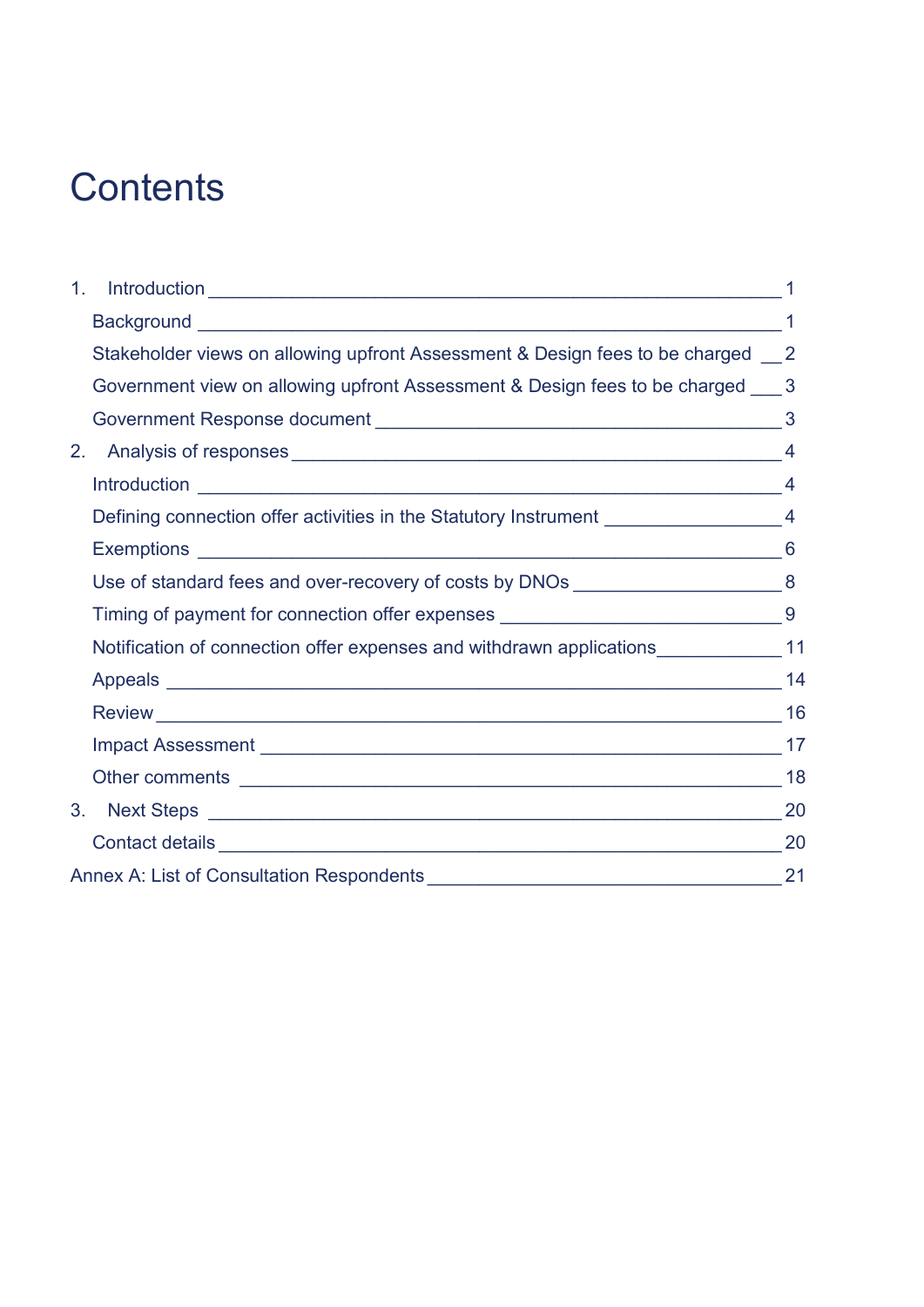# 1. Introduction<br><sub>Background</sub>

- timely and cost effective manner. Improving the connections process helps deliver on the Government's Clean Growth Strategy<sup>1</sup> and Industrial Strategy<sup>2</sup>, by enabling homes, businesses and generators to connect to the network more efficiently. It 1.1. Electricity distribution networks play an important enabling role in meeting our energy and economic objectives, including by ensuring projects can connect in a also supports the Government's commitment to reducing the costs of energy
- offer on request<sup>3</sup>. In doing so, the DNOs incur Assessment & Design (A&D) costs (also referred to as connection offer expenses) which typically include the costs of A&D costs incurred by DNOs in providing offers to other applicants which are not 1.2. Distribution network operators (DNOs) are legally obliged to provide a connection undertaking surveys, site visits, drawing plans, accommodation and equipment amongst other things. DNOs are only permitted to recover the reasonably incurred costs of providing connection offers, from those applicants who accept a connection offer<sup>4</sup>. Customers who accept a connection offer are therefore also paying for the subsequently accepted.
- 1.3. Until 2008 most DNOs levied A&D fees for providing connection offers under Section 19 of the Electricity Act 1989<sup>5</sup> regardless of whether an applicant which any terms/payments were open to acceptance or non-acceptance by an applicant. If the applicant did not accept those terms in the offer then there was no basis for the charge. subsequently accepted the offer. In 2008, following a challenge, Ofgem published an Open Letter clarifying that the practice was not consistent with Section 19 the Electricity Act 1989<sup>6</sup>. It reasoned that giving a connection offer was the first stage at

https://www.gov.uk/government/publications/clean-growth-strategy

<sup>2</sup> https://www.gov.uk/government/uploads/system/uploads/attachment\_data/file/664563/industrial-strategy-<br>white-paper-web-ready-version.pdf

white-paper-web-ready-version.pdf<br><sup>3</sup> Section 16A(1) of the Electricity Act 1989

 $^4$  This power exists under Section 19 of the Electricity Act<br><sup>5</sup> Section 19 of the Electricity Act 1989 sets out the powers for DNOs to recover costs associated with

Ì. providing a connection to their network.<br><sup>6</sup> https://www.ofgem.gov.uk/sites/default/files/docs/2008/08/a-and-d-fees-consultation\_0.pdf<br>1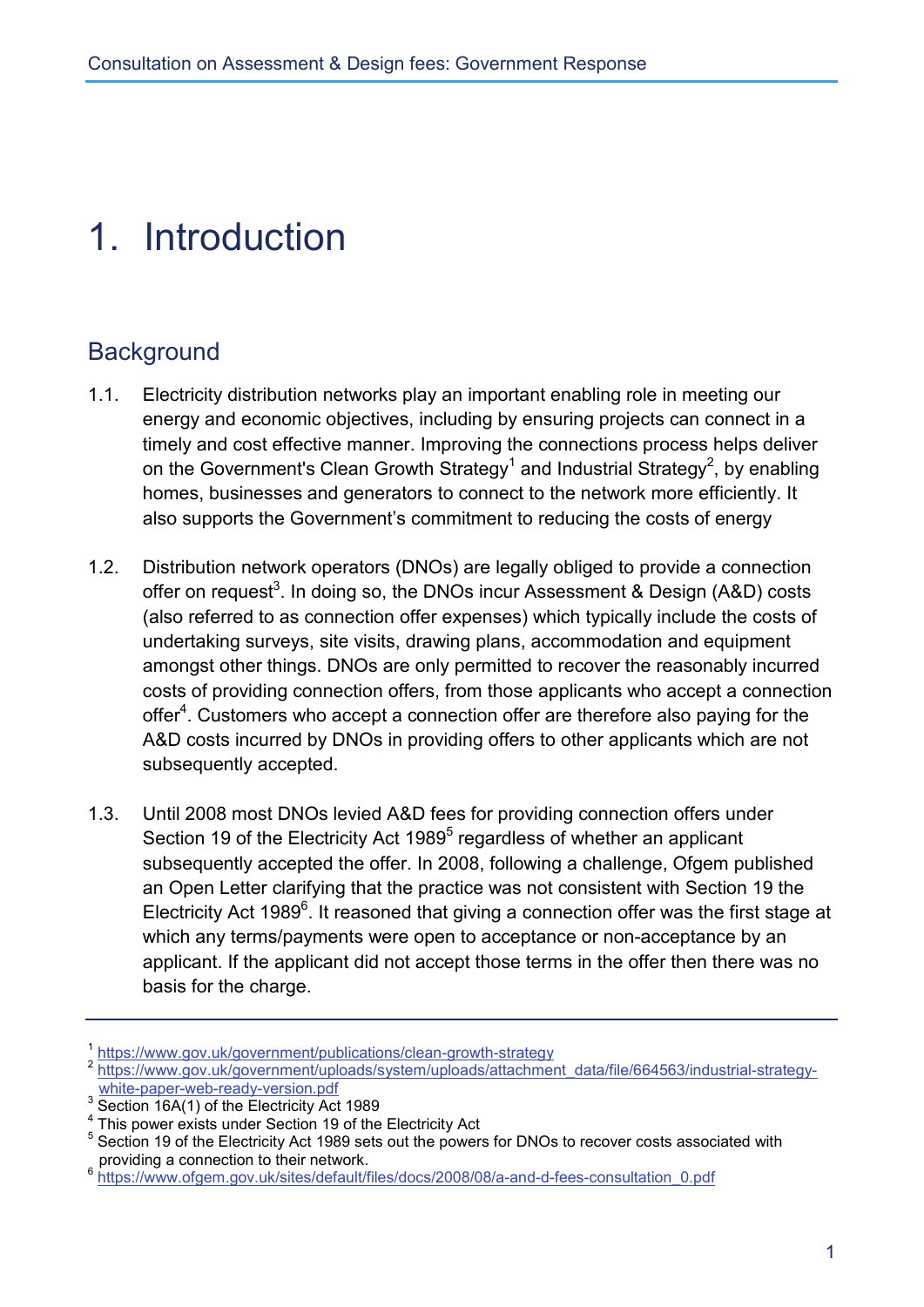Section 16A of the Electricity Act 1989. The amendment enabled the Secretary of regulations to specify any circumstances under which A&D fees may not be charged (exemptions) and how the fees are to be calculated. 1.4. Powers were subsequently included in the Energy Act 2008 which amended State to make regulations allowing an electricity distributor<sup>7</sup> to recover from applicants reasonable expenses incurred in providing connection offers (i.e. A&D costs). This would include expenses incurred in making connection offers that are not subsequently accepted. The Energy Act 2008 amendment also enables the

#### Stakeholder views on allowing upfront Assessment & Design fees to be charged

- 1.5. Distribution network operators (DNOs) and a number of connection customers, has been noted that while this does not materially affect DNOs (as they recover up' network capacity until an applicant responds to the offer. This capacity could have argued that not allowing DNOs to charge A&D fees to applicants who do not accept a connection offer has had a significant and growing detrimental effect on connection customers more generally. They argue that not being able to charge these applicants for connection offer expenses has contributed to a significant increase in connection applications, requiring DNO resources to process them. It their costs in any event), it is unfair that those applicants who accept a connection offer ultimately pay for the A&D costs of those who do not progress. It also encourages multiple, repeat and speculative connection requests. This increases costs and diverts significant DNO resources to providing offers that will never be accepted. Furthermore, providing connection offers to speculative applications 'ties otherwise be allocated to subsequent applicants.
- 1.6. On 24 March 2016, Government published a Call for Evidence $8$  to gather stakeholder views on A&D fees. The Call for Evidence ran until 6 May 2016. In total, customers (generation and storage), community energy organisations and trade 26 responses were received from DNOs, an independent connection provider (ICP), associations. The majority of respondents favoured allowing DNOs to charge A&D fees when a DNO has incurred connection offer expenses, but before a connection offer is made irrespective of whether the applicant subsequently accepts the offer.

 $7$  The Electricity Act 1989 and Electricity (Connection Offer Expenses) 2018 Statutory Instrument refer to "electricity distributor". This includes DNOs and independent DNOs. We refer only to DNOs throughout this document as their A&D activities are the focus of this measure. The primary legislation and Statutory Instrument do not apply to independent connection providers who are able to invoice for their fees outside the statutory scheme.  $^8$  https://www.gov.uk/government/consultations/assessment-and-design-fees-call-for-evidence 2

l,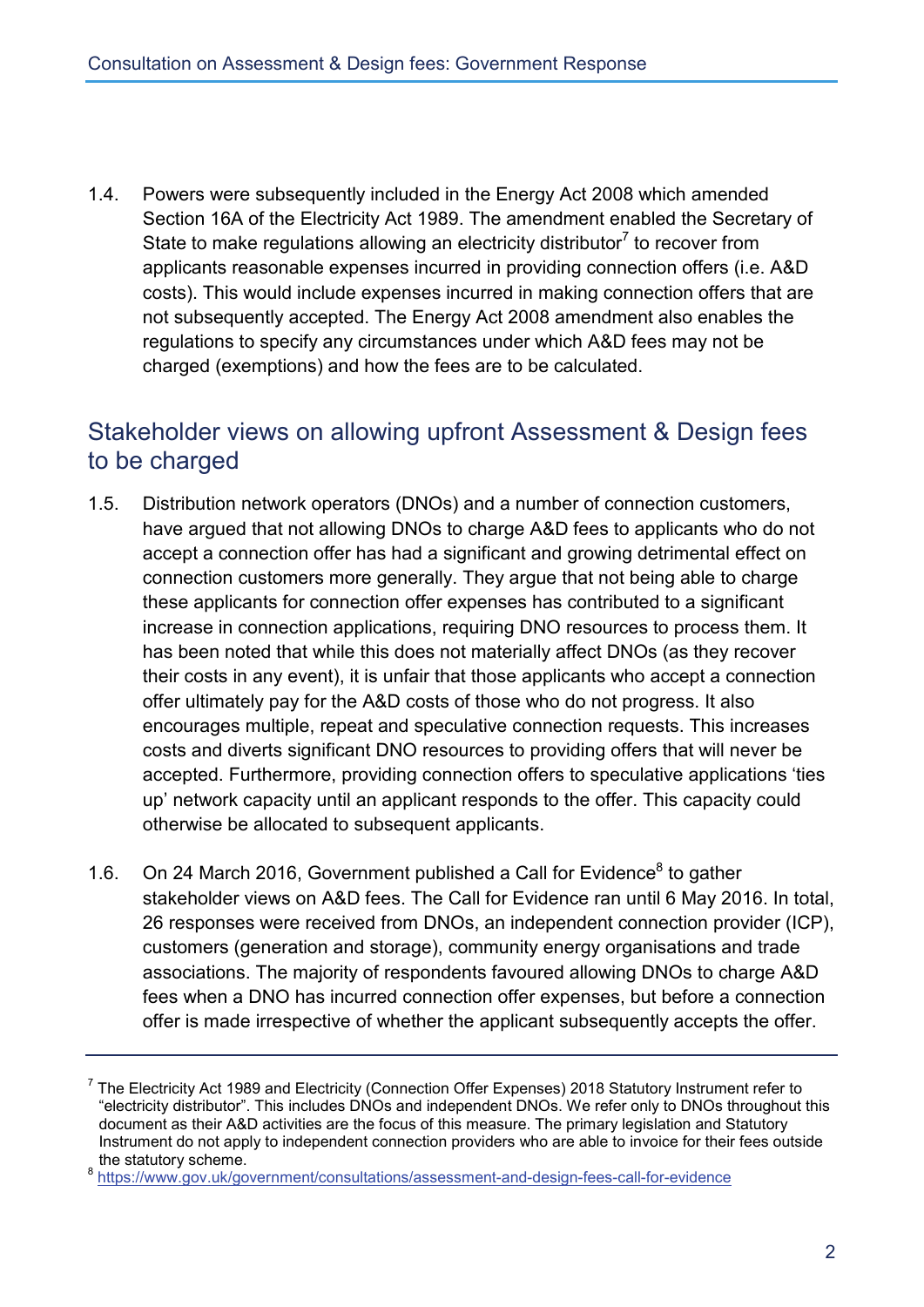In responding, many stakeholders also called for smaller projects to be exempt from paying A&D fees under this method, DNOs to improve customer service and transparency in costs, a clear definition of what A&D fees cover and safeguards to prevent DNOs over-recovering costs.

#### Government view on allowing upfront Assessment & Design fees to be charged

- Evidence, we decided to implement secondary legislation (through a Statutory Instrument – SI) to allow DNOs to charge connection applicants A&D fees that doing so is fairer, with more applicants paying towards the costs of preparing stakeholders responding to the Call for Evidence can be addressed through the 1.7. Having considered the issue further, and in the light of responses to the Call for irrespective of whether they subsequently accept the connection offer. We believe connection offers and that it will bring further benefits in improving the efficiency of the connections process and the service applicants receive. This will also support the Government's commitment to reduce the costs of energy as those projects connecting will pay lower A&D fees. We also believe that the concerns raised by drafting of the SI and implementation through the regulatory framework.
- assessment of the economic impacts. The consultation ran until 2 November 2017. In total, 22 responses were received from DNOs, ICPs, customers (generation, 1.8. On 21 September 2017 Government published a draft SI, designed to allow DNOs to charge A&D fees to connection applicants (whether or not they subsequently accept the connection offer) for consultation<sup>9</sup>. We also sought views on our initial demand and storage), trade associations and one individual.

#### Government Response document

 irrespective of whether they accept the subsequent connection offer and are laying during consultation with stakeholders, our views and any changes made to the draft SI in response. We have also set out next steps. An Impact Assessment of DNOs 1.9. We have decided to allow DNOs to charge connection applicants A&D fees an SI before Parliament<sup>10</sup>. In the next chapter, we set out the key issues raised charging connection applicants A&D fees irrespective of whether they accept the subsequent connection offer is published alongside this document.

l, 9 https://www.gov.uk/government/consultations/assessment-and-design-fees-consultation-on-draft-

<sup>!</sup>  $^{10}$ The Electricity (Connection Offer Expenses) Regulations 2018 available at http://www.legislation.gov.uk/<br> $^{10}$ The Electricity (Connection Offer Expenses) Regulations 2018 available at http://www.legislation.gov.uk/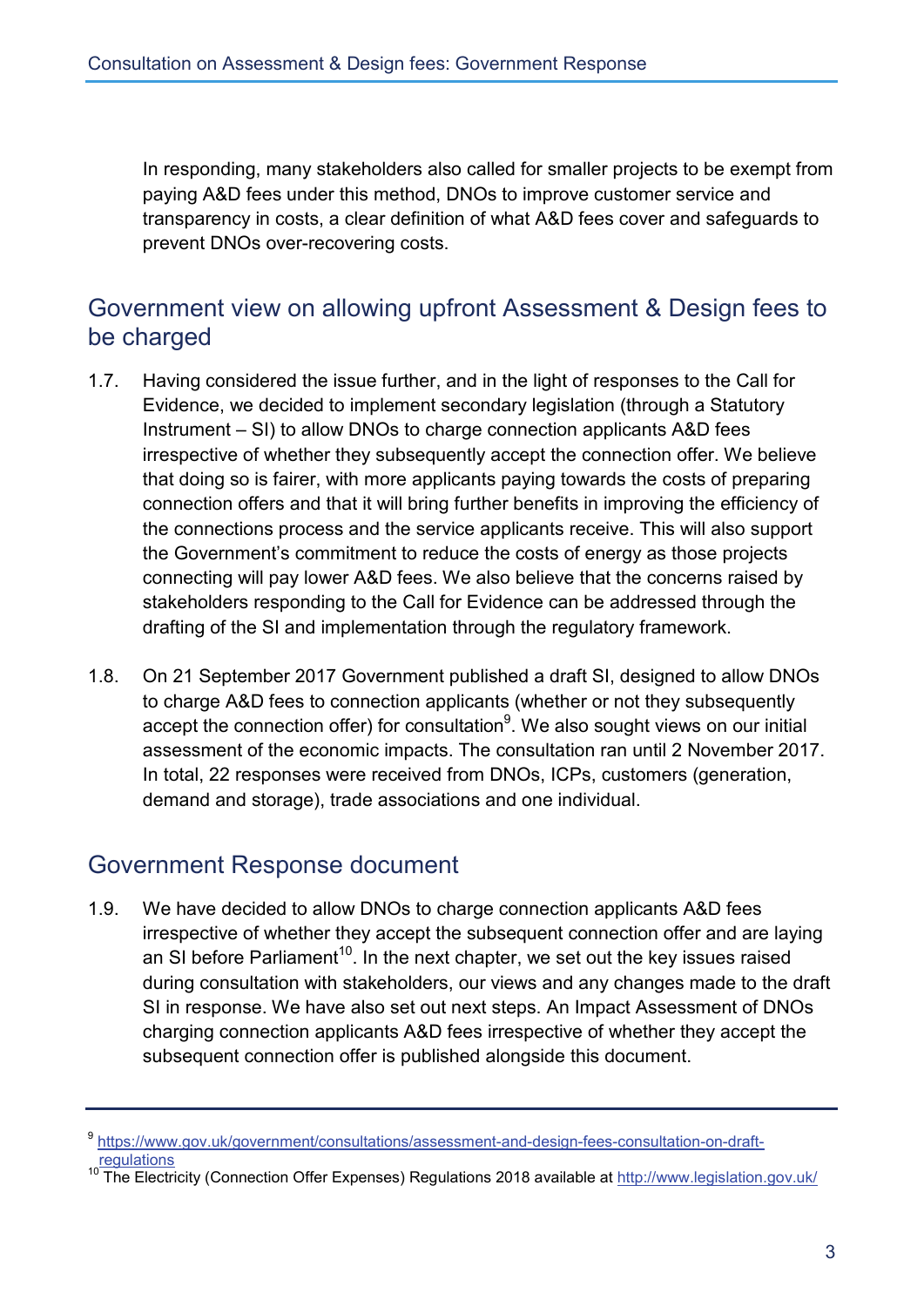## 2. Analysis of responses

#### **Introduction**

 any changes made to the draft SI as a result. Given the nature of some of the specific legal drafting queries raised by respondents, not all points are covered in detail here. Instead, we have noted the key issues raised. However, we confirm that 2.1. This chapter sets out the issues raised by respondents, our view in response and all the issues raised by respondents during consultation have been fully considered.

#### Defining connection offer activities in the Statutory Instrument

| <b>Question</b> |                                                                                                                                                                                                                                                                                      |  |
|-----------------|--------------------------------------------------------------------------------------------------------------------------------------------------------------------------------------------------------------------------------------------------------------------------------------|--|
|                 | Do you have any comments on our rationale for, and drafting of, the Statutory<br>Instrument to ensure that connection offer activities are properly captured and that<br>there is sufficient legal clarity that DNOs can only charge for reasonably incurred<br>connection expenses? |  |

#### **Summary of responses**

- $2.2.$ Twenty respondents agreed with our approach to allow DNOs to charge connection applicants A&D fees irrespective of whether they accept the subsequent connection offer. Five respondents suggested additional connection offer activities be added to the SI to cover costs incurred in processing applications and to cover activities related to smart, flexible connections.
- activities that A&D fees covered. Other comments included suggestions for the level defined in the SI. 2.3. It was also suggested that the SI should be clear that it only applied to DNOs when charging A&D fees under the SI and would not apply to the current method that DNOs use to recover their A&D costs (ie only from those who accept connection offers). Some respondents emphasised the need for DNOs to be transparent on the of A&D fees to be charged, that A&D fees should not include charges levied by the Transmission System Operator, and that "reasonable costs" should be more clearly
- 2.4. Two respondents did not agree with our approach and rationale. They felt more provisions were required to ensure consistency in implementation between DNOs, that over-recovery safeguards were too weak and that there should also be obligations on DNOs to improve information on network capacity. These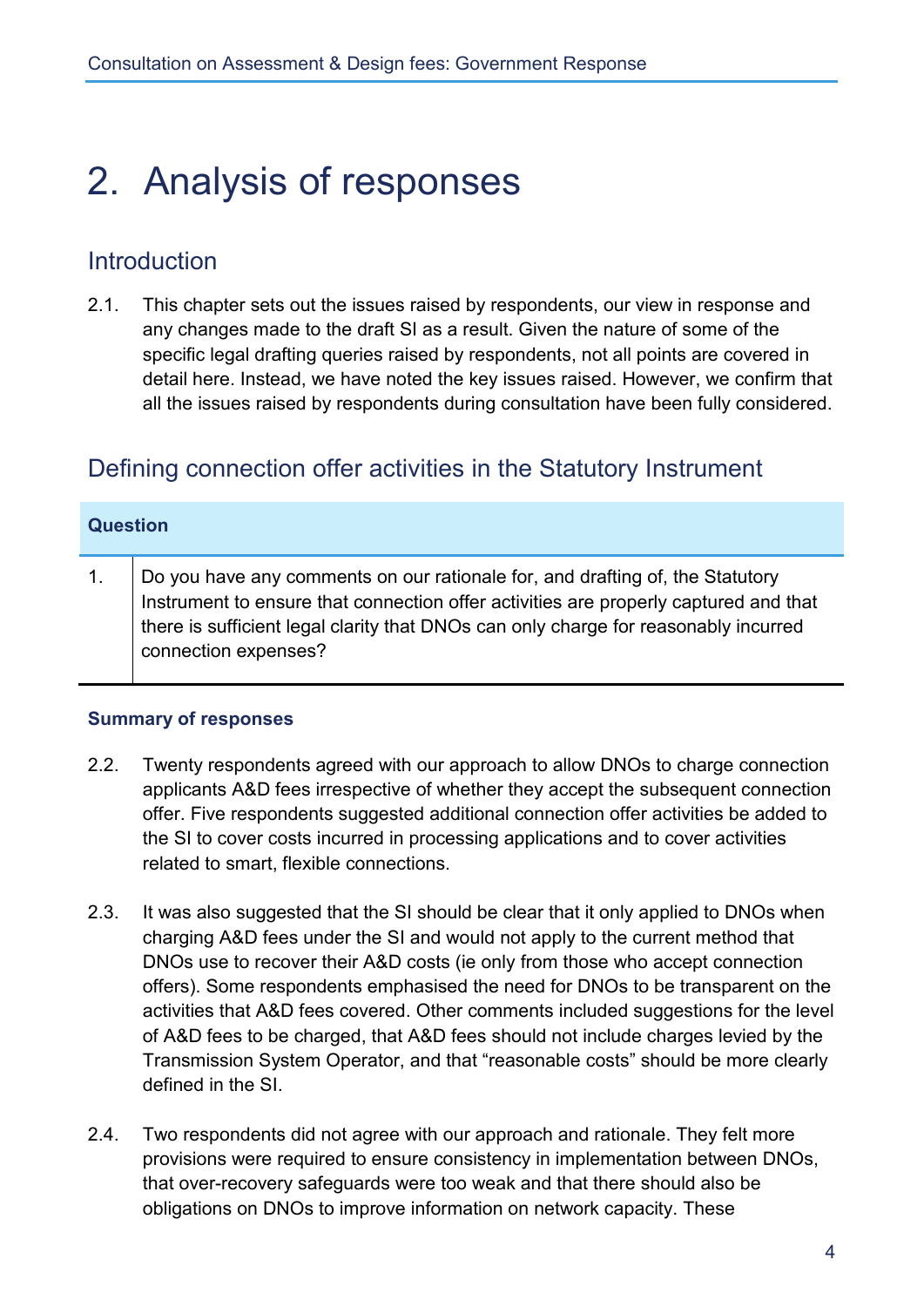respondents also suggested new processes for connecting to the network and/or recovering A&D fees.

#### **Government View**

- that exploring smart solutions as part of a connection offer would be an activity covered by A&D fees and feel that this is covered by the references in Regulation 2.5. We want to ensure that the list of activities in Regulation 2(2) reflects work undertaken by DNOs in processing connection applications and have revised Regulation 2(2)(d) so that it now clearly covers those activities. We have sought to future-proof the definitions as far as possible to allow for smart developments and other changes to process or technology. Regulation 2(2) looks to achieve this by covering relevant activities, but keeping references at a high level. We recognise 2(2) to assessing the impacts of, and designing, a connection.
- 2.6. We also note that the list of activities in Regulation 2(2)(c) relating to designing a connection is non-exhaustive. In response to the suggestion that DNOs should not be able to recover charges levied by the Transmission System Operator relating to a connection application, we are satisfied that if such costs are triggered by a connection application, they constitute costs reasonably incurred by the DNO.
- *entitle* the DNO to charge. Regulation 2(2) then states that the DNO *may* require charge under the SI. The methodology for charging applicants will be a matter to be 2.7. In response to concerns that the SI should clarify that it does not apply where the DNO chooses not to charge applicants under this SI, we do not agree that this is unclear. Section 16A(4)(A) of the Electricity Act 1989 provides that the regulations payment. There is no ambiguity and there is no legal requirement for DNOs to determined in the regulatory framework and DNO charging documents, overseen by Ofgem.
- as well as suggestions for including levels of A&D fees in the SI, for DNOs to governance arrangements in place that require Ofgem approval of each DNO's Connection Charging Methodology (CCM)<sup>11</sup> and Connection Charging Statement 2.8. We have noted the views expressed on consistency, transparency and safeguards, provide greater information on network capacity, and new processes for connection applications/recovery of A&D costs. We maintain that these aspects are more appropriately dealt with through existing regulatory processes. There are

 $11$  The CCM is approved by Ofgem and sets the approach that DNOs take to calculating connection charges. It also provides other information to explain the options available for obtaining a connection and the processes that need to be followed. See Condition 13 of the Electricity Distribution Licence: https://www.ofgem.gov.uk/licences-codes-and-standards/licences/licence-conditions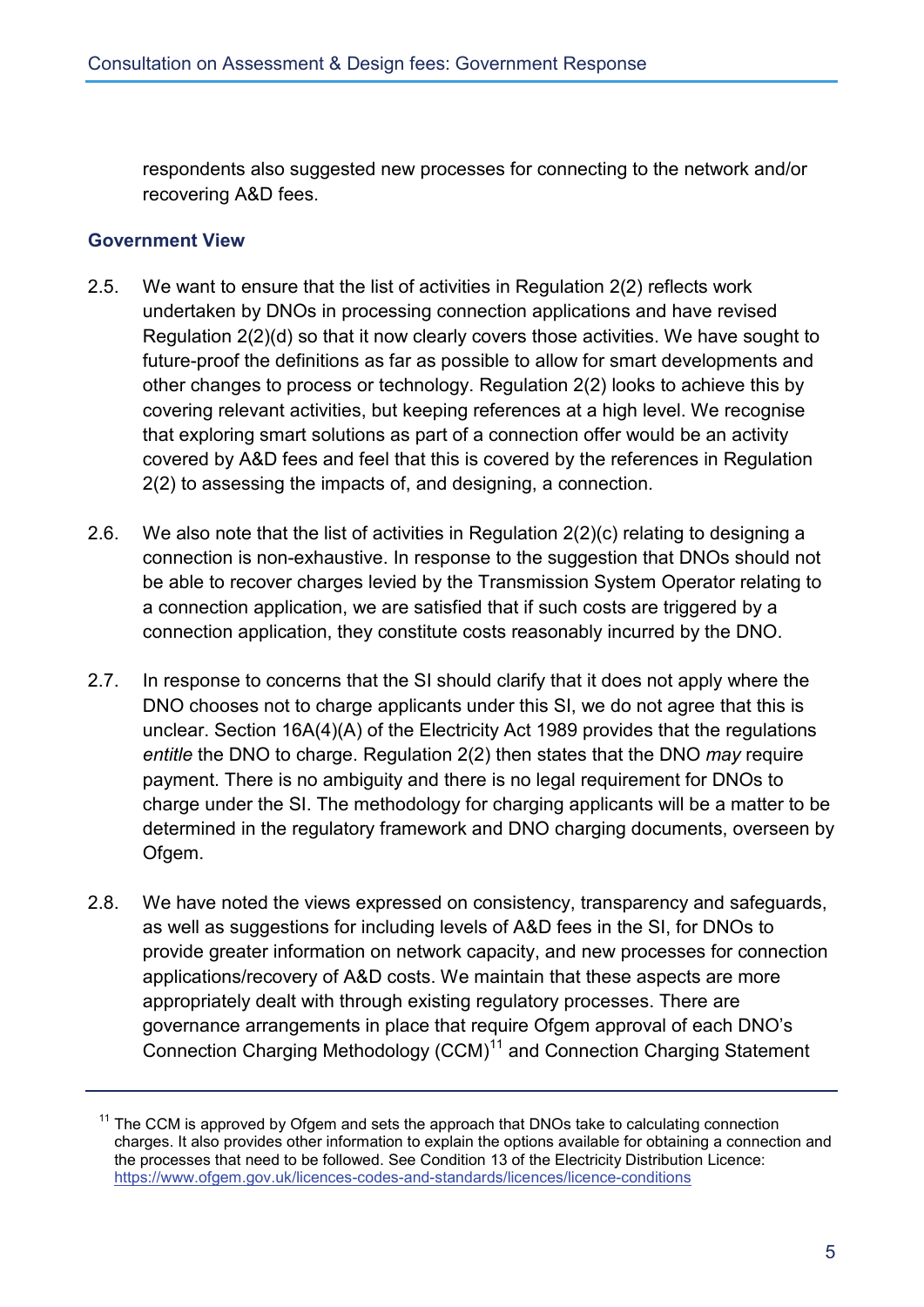$(CCS)^{12}$ . DNOs will therefore have to co-ordinate the introduction of new right of appeal to Ofgem to challenge the charge<sup>13</sup>. More generally, provision of arrangements to agree and then propose a common approach to their CCS for Ofgem to approve. If applicants dispute a charge, they will also have a statutory information on network capacity by DNOs and other aspects of customer service are covered by a number of incentives under the RIIO price control, in particular, the Incentive on Connections Engagement<sup>14</sup>. We have made Ofgem aware of respondent views on these issues.

2.9. We do not believe that it is necessary or appropriate to define "reasonable costs" in the SI. We have defined the kinds of expenses which can be charged in Regulation of the charges in the context of the existing regulatory framework which provides for 2. We are satisfied that Ofgem is best placed to oversee the methods of calculation oversight of charges.

#### **What has changed**

2.10. Government has revised Regulation 2(2)(d) to include processing the connection application as an activity where DNOs can recover costs.

#### **Exemptions**

| <b>Question</b> |                                                                                                                     |  |
|-----------------|---------------------------------------------------------------------------------------------------------------------|--|
| 2.              | Do you agree with our approach to not make specific provision for exemptions in the<br><b>Statutory Instrument?</b> |  |

#### **Summary of responses**

2.11. While there was support for the use of exemptions from charging A&D fees to certain types of applicants who do not accept connection offers, 16 respondents agreed that any such exemptions did not need to be specified in the SI. Many highlighted the flexibility that this approach would offer to change exemption

 $12$  The CCS sets out DNO connection charges and provides other information to explain the options available for obtaining a connection and the processes that need to be followed. Ofgem approves the form of the CCS. See Condition 14 of the Electricity Distribution Licence https://www.ofgem.gov.uk/licences-codesand-standards/licences/licence-conditions<br>
<sup>13</sup> Charges under section 16A can be appealed under section 23 of the Electricity Act 1989.

<sup>&</sup>lt;sup>14</sup> https://www.ofgem.gov.uk/publications-and-updates/direction-issue-incentive-connections-engagementguidance-document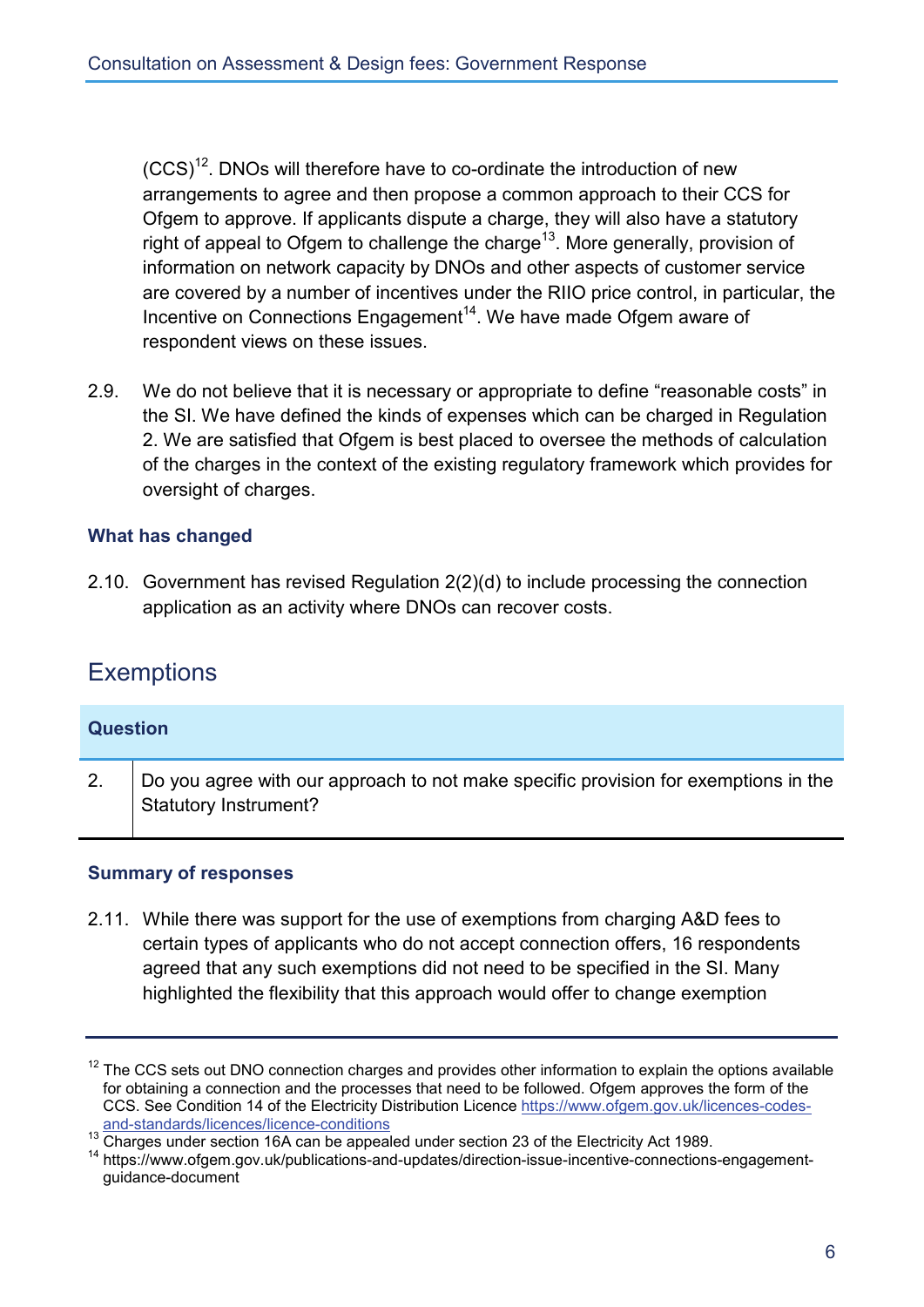categories should the reasons for not charging A&D fees under the SI, or the categorisation of exempt connection applicants, change over time.

2.12. Six respondents felt that the SI should make specific provision for exemptions from charging A&D fees to certain types of applicants who do not accept connection offers. They argued that this would ensure consistency between DNOs. There were calls for small generators and businesses and also electric vehicle projects to be exempt from paying A&D fees when not accepting connection offers.

#### **Government View**

- 2.13. The SI does not require DNOs to charge A&D fees to applicants who do not accept applicants. If an applicant feels they have been treated unfairly they may refer a dispute to Ofgem for determination under Section 23 of the Electricity Act 1989<sup>15</sup>. connection offers. However, any decision not to charge particular applicants in this way would need to be rationalised within the regulatory framework. We note that the electricity distribution licence does not permit undue discrimination between
- of exempt connection customers, for example, may change over time. The arrangements in the existing regulatory framework provide a more efficient means 2.14. We maintain that attempting to specify exemptions for certain categories of connection applicants from being charged A&D fees when not accepting a connection offer, is not required. The reasons for exemptions or the categorisation to manage any such changes. During the Call for Evidence and consultation process, we have also not been made aware of a particular group of applicants that, by virtue of their legal rights or needs, should be exempted by law.
- 2.15. We note the concerns raised as to consistency of approach by different DNOs. We maintain that this is more appropriately dealt with through existing regulatory processes. DNOs will have to co-ordinate the introduction of new arrangements to agree and then propose a common approach to their CCS for Ofgem to approve.

#### **What has changed**

2.16. The provision remains unchanged. Government has not included a provision in the SI to exempt specific categories of connection applicants from A&D fees when not accepting a connection offer.

 $15$  Further information on the Ofgem determination process can be found at: https://www.ofgem.gov.uk/ofgem-publications/38164/determinationsguidanceaug2012-pdf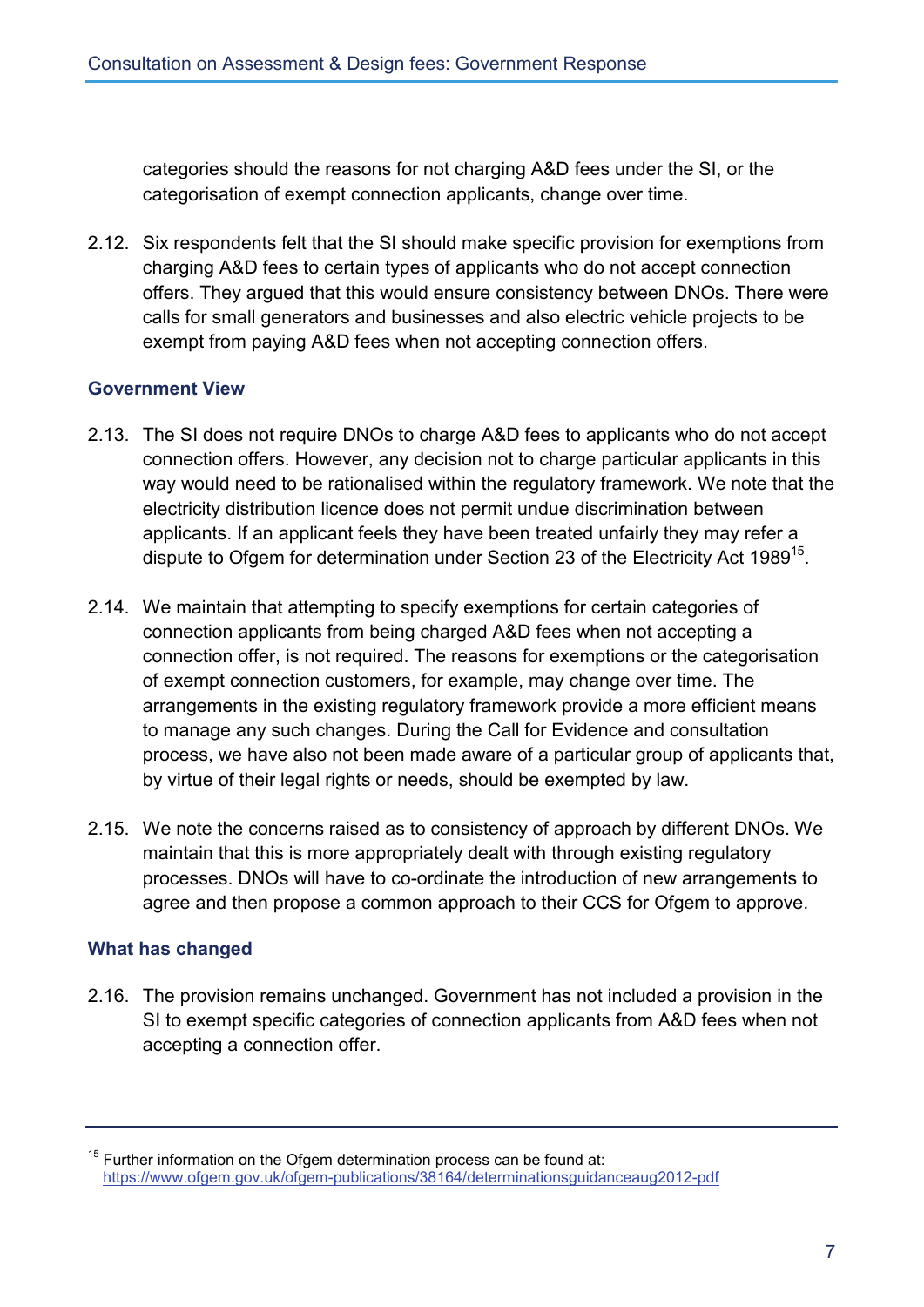## THE ELECTRICITY (CONNECTION OFFER **EXPENSES) REGULATIONS 2018**

**Consultation on Assessment & Design fees: Government Response** 

The consultation can be found on the BEIS website: https://www.gov.uk/government/consultations/assessment-and-design-fees-consultationon-draft-regulations

© Crown copyright 2018

You may re-use this information (not including logos) free of charge in any format or medium, under the terms of the Open Government Licence.

To view this licence, visit www.nationalarchives.gov.uk/doc/open-government-licence/ or write to the Information Policy Team, The National Archives, Kew, London TW9 4DU. or email: psi@nationalarchives.gsi.gov.uk.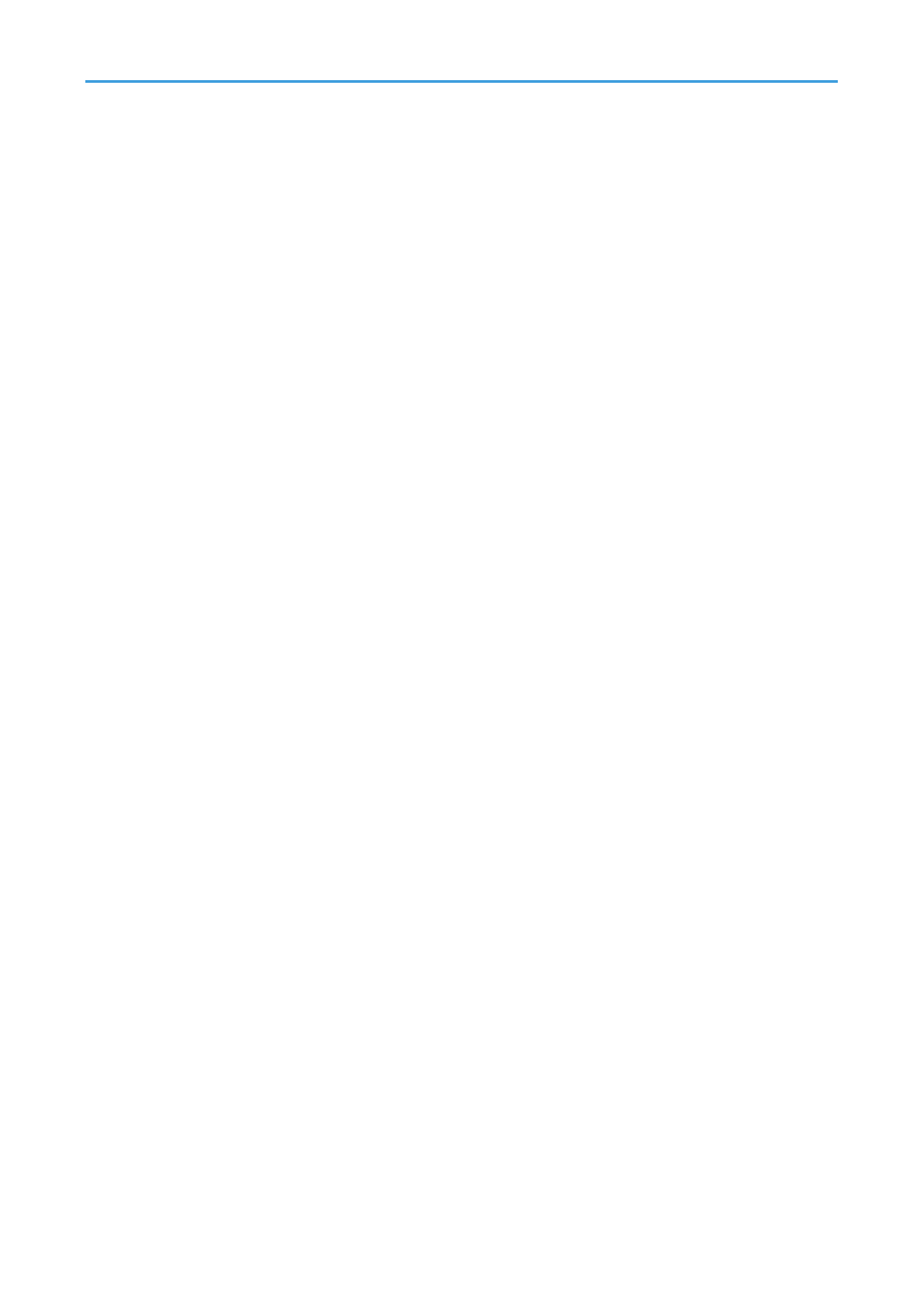#### **Summary of Responses**

- charge A&D fees before incurring costs. There were also suggestions that: regular applicants be allowed to pay monthly from an account with the DNO; for A&D fees applications; and for all applicants to pay an A&D fee but those who accept a 2.25. There was general support from respondents for allowing DNOs flexibility in when to charge A&D fees to applicants irrespective of whether they accept connection offers, although some warned that charging the A&D fee to applicants after providing a connection offer would likely lead to extensive non-payment by those who did not accept the offer. Two respondents felt that DNOs should be able to to only be charged under the SI to applicants submitting excessive numbers of connection offer to receive refunds.
- 2.26. Three respondents did not agree with the flexibility provided by the SI regarding the timing of charging A&D fees, arguing that the SI should specify when the fees could be charged for reasons of simplicity and consistency.
- 2.27. Fifteen respondents supported changes to Standard Licence Condition 12 (SLC 12) section 16A(5) Electricity Act 1989) before issuing a connection offer. Many argued to allow DNOs to require payment of connection offer expenses (as allowed under that without this change an applicant might seek to delay paying the connection offer expenses and rely on the requirement on the DNO in SLC 12 (as currently drafted) to provide the offer within 65 working days. DNOs stated that they would therefore require changes to SLC 12 before they use the SI to charge A&D fees. There were some suggestions on how SLC 12 might be redrafted.

#### **Government View**

- within the parameters set by section 16A of the Electricity Act 1989 and the SI. This already been incurred. Other voluntary arrangements requested by applicants such as monthly payments or applicants paying in advance to help secure a quicker connection offer would also be compatible with the SI. 2.28. We maintain that DNOs should have flexibility on the timing of requiring payment would include the flexibility to charge instalments, provided that A&D costs have
- 2.29. We have further considered representations that DNOs should be able to require the payment of A&D fees upon receipt of a connection application. Section 16A(4B)(b) of the Electricity Act 1989 states that "connection offer expenses" means expenses which "have been reasonably incurred by the electricity distributor". We have mirrored that wording in the SI. It is our continued view that "have been reasonably incurred" reduces flexibility for payment to be required ahead of costs being incurred. However, any question on the interpretation of this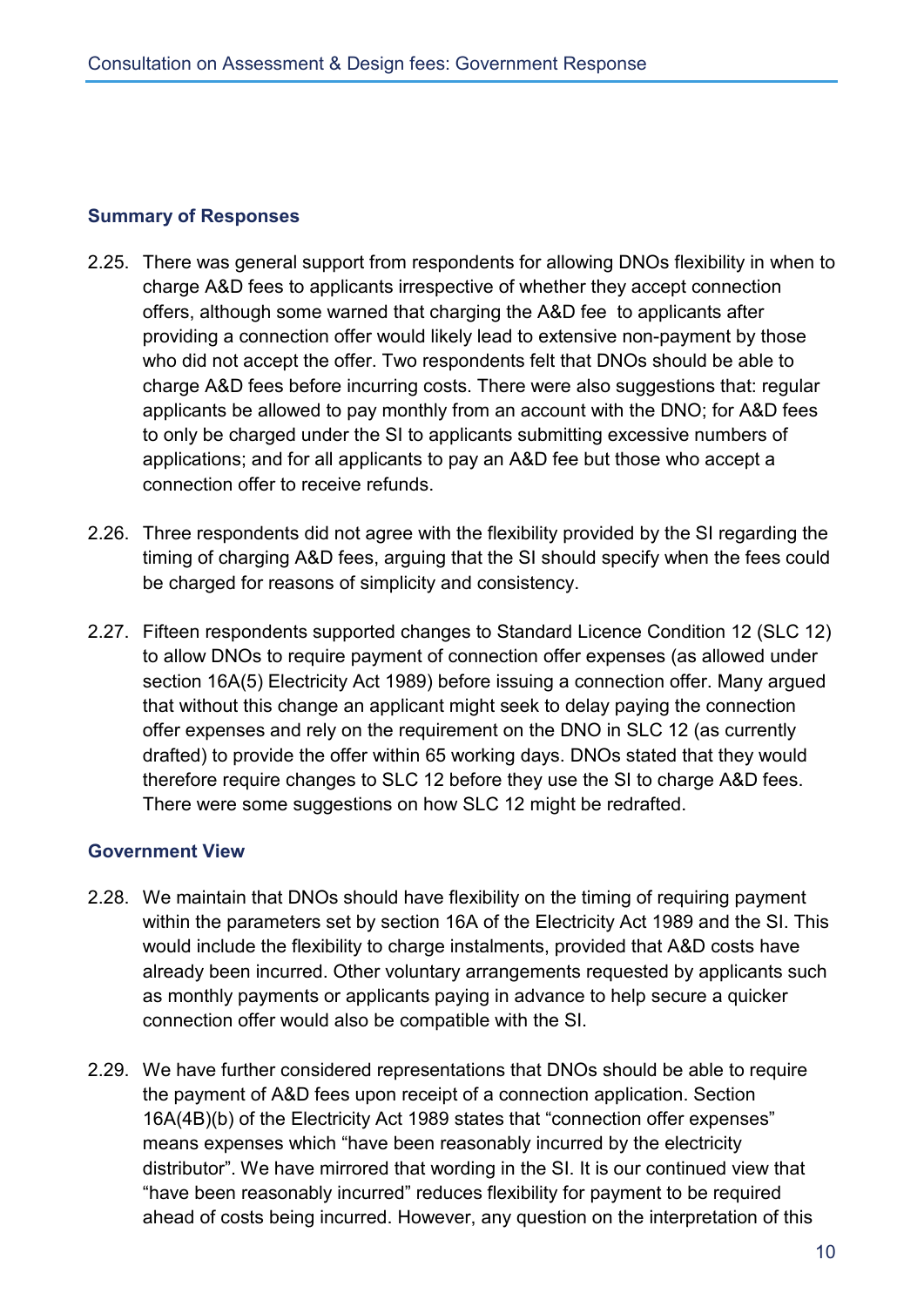wording is dependent on the construction of section 16A(4B)(b), which is the power under which this SI is made.

2.30. Ofgem intends to consult on changes to SLC 12 to allow DNOs to require payment of A&D fees before issuing a connection offer.

#### **What has changed**

2.31. Government has not made changes to the SI on timing of payments.

#### Notification of connection offer expenses and withdrawn applications

| <b>Question</b> |                                                                                                                                                                                                                                                                                                                                                                                                                                                                                                                         |
|-----------------|-------------------------------------------------------------------------------------------------------------------------------------------------------------------------------------------------------------------------------------------------------------------------------------------------------------------------------------------------------------------------------------------------------------------------------------------------------------------------------------------------------------------------|
| 5.              | Do you agree that Regulation 2 provides helpful clarity on notifying customers of the<br>A&D fee? Are there any further aspects relating to DNOs providing information that<br>you would like to see included in this regulation? Do you have any views on whether<br>the Statutory Instrument should include provisions on the timing of DNO payment<br>notifications? Do you agree that the Statutory Instrument does not need to<br>specifically cover expenses incurred when connection applications are withdrawn? |

#### **Summary of responses**

- 2.32. All respondents who provided comments on notifications agreed that applicants should be made aware that they may be liable to pay A&D fees even if not accepting the subsequent connection offer, and also receive notification requiring payment of A&D fees.
- calculated should be included in the notice requiring payment. One respondent felt that an estimate of A&D fees should be included in the notice to applicants that they may be liable to pay A&D fees. Another respondent argued that a notice issued 2.33. Some respondents suggested that detail on how the A&D fees have been upon receipt of a connection application should also require payment of A&D fees.
- 2.34. Some DNOs felt that while there should be a requirement for applicants to be informed that they may be liable to pay A&D fees even if they do not accept the connection offer and be provided with information on the fees when requiring payment, that it should be left to DNOs to decide how best to do this. All DNOs sought clarification that the notification requirement would only apply where they charged A&D fees under the SI.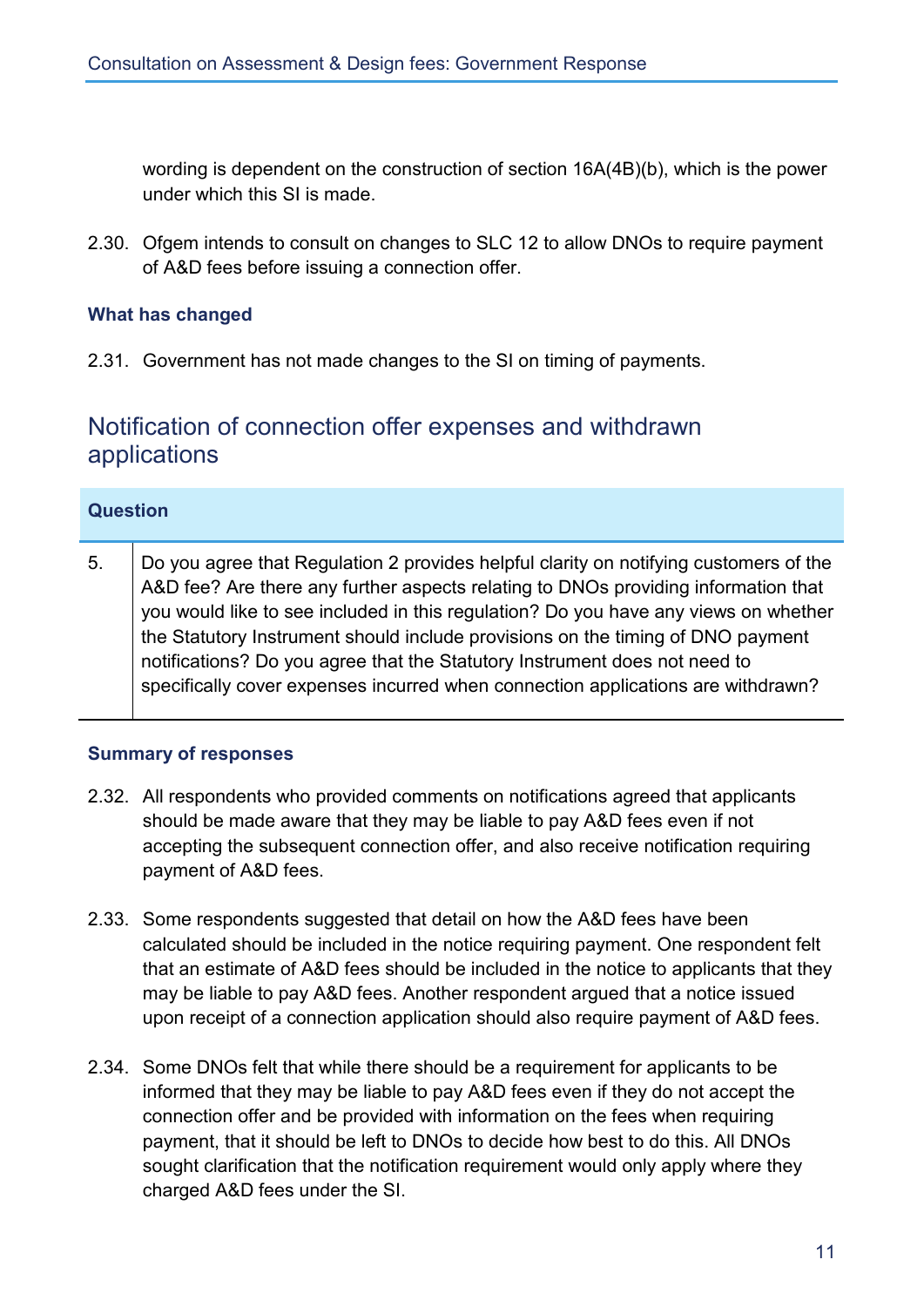- provisions on notifying an applicant that they may be liable to pay A&D fees could be interpreted as the applicant having to confirm receipt of a notice for a DNO to notification to avoid paying A&D fees. 2.35. Some DNOs sought clarification on what was meant by "sufficient information" in draft Regulation 2(5)(b), raising concerns that this would unnecessarily duplicate information available in the CCS. Some DNOs were also concerned that draft SI proceed. It could also result in applicants claiming not to have received the
- be issued informing applicants that they might be charged an A&D fee as a pre-2.36. All DNOs requested the removal of the provision in the draft SI requiring a notice to requisite for requiring payment.
- specific provision in the SI on withdrawn connection applications. 2.37. All DNOs felt that the SI needed to be clearer that they could recover connection offer expenses where a connection application was withdrawn, and proposed drafting to achieve this. One other respondent felt that there was no need for a

#### **Government View**

- under the SI and also receive sufficient information when required to make requirements in the draft SI. We have considered the comments made by respondents and revised the wording of the SI for clarity. We would also like to 2.38. It is important that applicants are aware that they may be liable to pay A&D fees payment. We maintain that the SI should make provision for this. However we recognise that there was some confusion amongst respondents on the notification provide some clarification in the Government Response.
- may be required to pay an A&D fee. The draft SI required a notice to be issued to that DNOs are to inform applicants in writing. This could, for example, take the form information clearly on the face of connection application forms. 2.39. We would expect DNOs to inform relevant applicants upon application that they achieve this, however we recognise that the use of the word "notice" caused some confusion with the notice under Regulation 2 requiring payment. The SI now states of an automated reply to electronic connection applications, or DNOs providing
- 2.40. In response to concerns raised by DNOs that an applicant would have to respond to being informed that they may be liable to pay an A&D fee, the SI does not require this. The requirement is that the applicant is informed. To help ensure that applicants are informed at the earliest stage, and for fairness to those applicants, we have stipulated that DNOs cannot charge applicants for costs incurred before they inform them in writing that they may be liable to pay.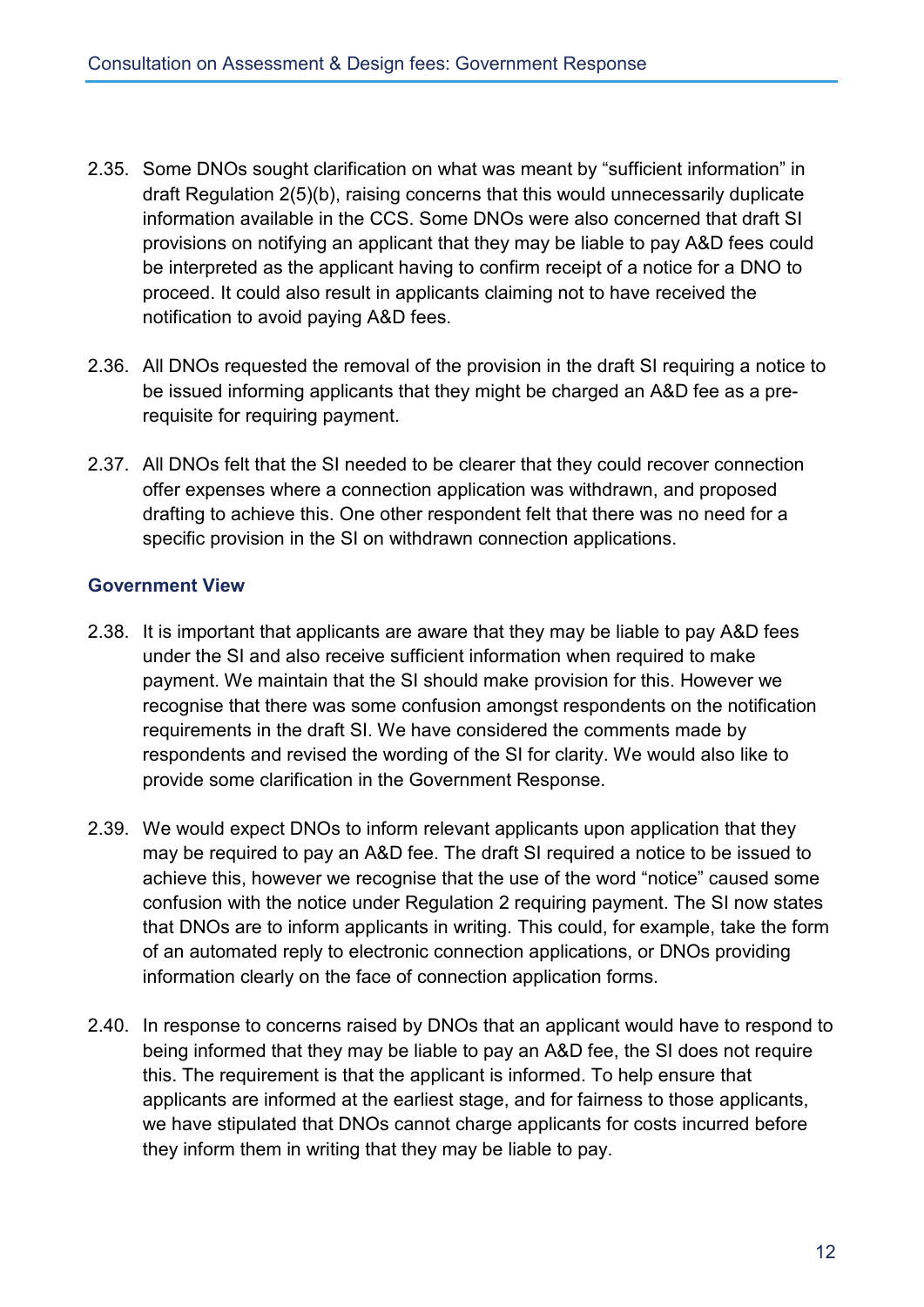- charge A&D fees under the SI. This means that the requirement to inform applicants 2.41. We would also like to reiterate that the SI only applies where a DNO decides to in writing that they may be liable to pay the A&D fee and the notification of payment would only apply where DNOs decide to charge A&D fees under the SI.
- that it is important that applicants receive relevant information about the A&D fee right of appeal. We recognise that the precise details of how and when payment 2.42. On the notification of payment (Regulations  $2(2)$  and  $2(5)$ ) we continue to believe including the level of the charge, how it was calculated, payment details and the should be made could be included in an invoice if DNOs decide to send this separately to the applicant. Likewise, the notice and invoice could be combined to ensure all information is in one place. We recognise that if DNOs choose to separate the invoice and notice, this could lead to a duplication of some information, however, that will be a matter for DNOs.
- 2.43. We have retained the elements of the payment notice from the draft SI but changed made by. We recognise that this detail could follow in an invoice issued by a DNO should a DNO choose to separate invoice and payment notice procedures, it could payment notice procedure should not unnecessarily interfere with internal invoicing the requirement for DNOs to provide a specific date for when payment should be shortly afterwards. Instead we have used the word "when" with the intention that state in the payment notice that payment would be due within a specified number of days following the date of an invoice which would also include details of how to pay the charge. We feel that this amendment addresses the concerns of DNOs that the processes.
- 2.44. We do not believe that the requirement for "sufficient information" in the payment clearly to where such further detailed information can be found. notice on how the A&D fee has been calculated (Regulation 2(5)(b)), means that a DNO needs to go into the level of detail provided in the CCS. However the notice should provide the applicant with sufficient information and signpost the applicant
- expectation is that DNOs will ensure that applicants are, at the least, provided with 2.45. We note the representations of some respondents that the notices could contain additional information, such as an estimate of fees and how they are calculated, however, we believe that this can be addressed by our approach here. Sufficient information to enable the applicant to understand how the amount has been determined includes how charges are calculated and ensures transparency. Much of the general information on how the charges are calculated that will assist with an estimate of fees, will also be included in the CCS, which is published. Our or signposted to the specific relevant detailed information as is published in the CCS in conjunction with the payment notice to satisfy this requirement. We believe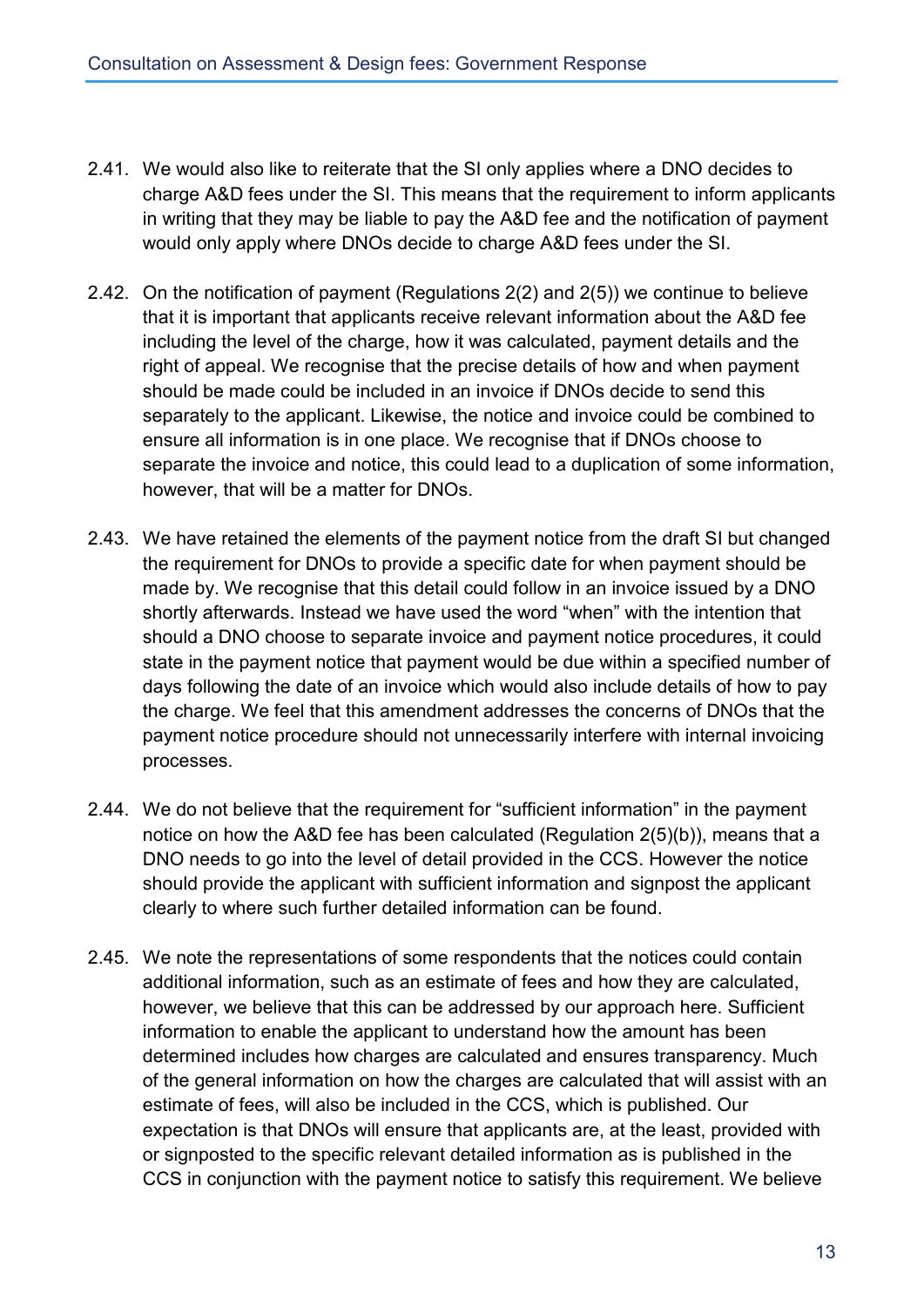that our approach in this regard has balanced the need for transparency for applicants with not unnecessarily duplicating information.

 "reasonably incurred" costs. Should an applicant feel the charge is unreasonable they have the right to appeal against the A&D fee under Section 23 of the Electricity 2.46. We have considered views expressed by respondents as to whether the SI needs to refer to the recovery of costs by DNOs in the event that a connection application is withdrawn before an offer is made. We believe that such applications would be covered by the SI already as they relate to an "application" and would have been Act 1989.

#### **What has changed**

2.47. We have amended the requirement for DNOs to issue a notice informing the applicant that they may be liable to an A&D fee even if not accepting the connection offer (Regulations 2(3) and 2(4)) and require them instead to inform the applicant in writing. We have amended the requirement for a DNO to provide a date in the payment notice with a requirement to inform the applicant when payment must be made by.

### Appeals

| <b>Question</b> |                                                                                                                                                                                                                                          |
|-----------------|------------------------------------------------------------------------------------------------------------------------------------------------------------------------------------------------------------------------------------------|
| 6.              | Do you agree that customers should be notified of their right to appeal against the<br>A&D fees charged in relation to their connection offer? Do you agree that it is right<br>to include these provisions in the Statutory Instrument? |

#### **Summary of responses**

- the SI. Two respondents felt that the setting of fixed A&D fees in the SI would 2.48. All but one respondent who provided views on appeals supported their inclusion in reduce or negate the need for appeals provisions in the SI. Another respondent commented that appeals provisions should not detract from the need for fair and transparent charging of A&D fees.
- 2.49. Some DNOs argued that as the right to appeal is already included in connection offers there does not need to be a separate provision for inclusion in the payment notice for A&D fees.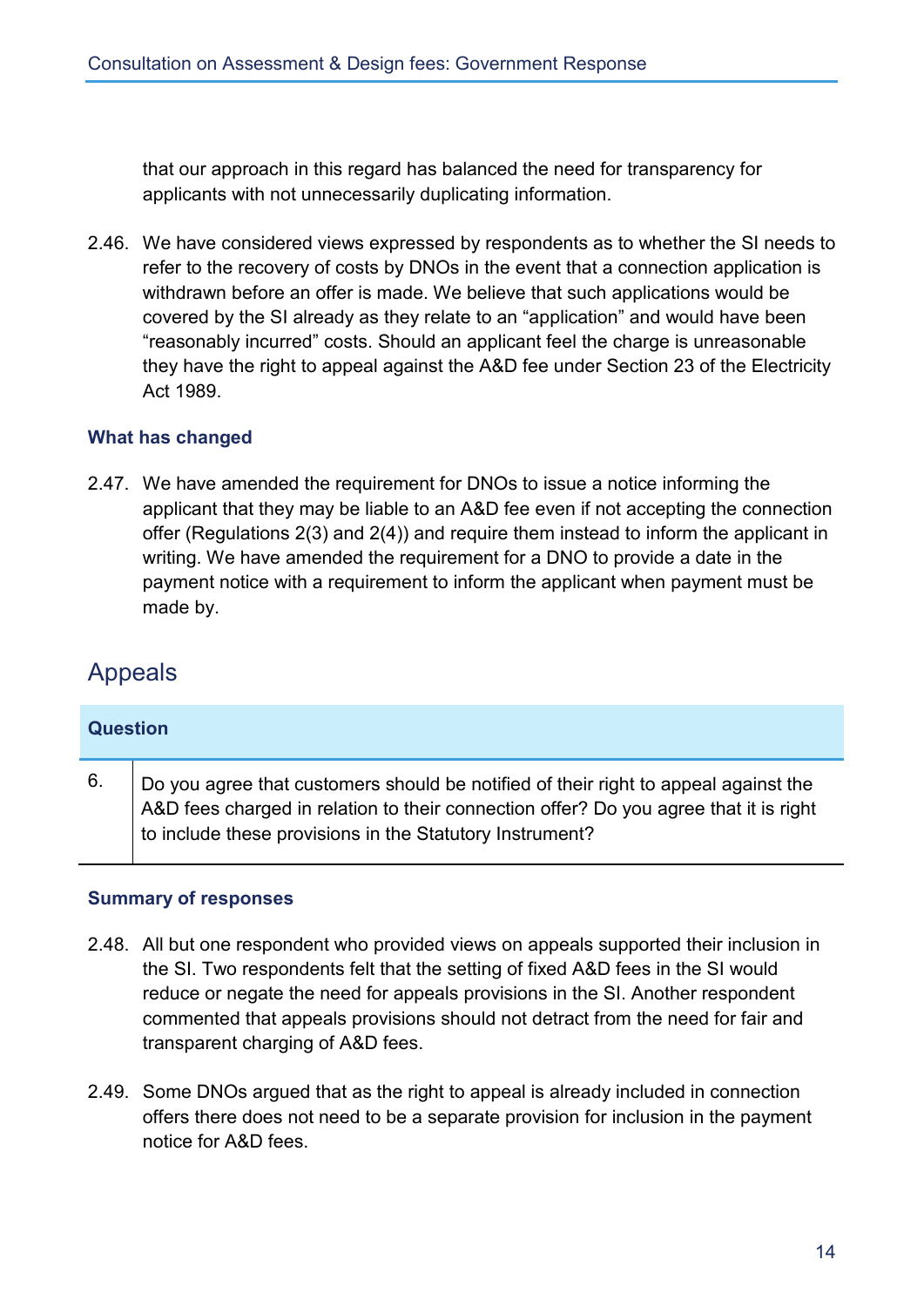#### **Government View**

- offer as it applies automatically to any disputes under Section 16A. We note that 2.50. The appeals procedure set out in Section 23 of the Electricity Act 1989 will apply to A&D fees charged to applicants irrespective of whether they accept the connection DNOs already notify applicants of the right of appeal when providing a connection  $offer<sup>17</sup>$ .
- time of payment. This may arise if DNOs require payment of connection offer 2.51. We have identified several circumstances in which there is a risk that applicants will not otherwise be aware of the right of appeal for connection offer expenses at the expenses ahead of issuing the connection offer. Further, if the applicant does not pay, perhaps on account of a disagreement in amount, they may never receive the connection offer with information on appeal. The applicant may also not be aware of the appeal right if they discontinue an application and no offer is subsequently issued.
- 2.52. To protect applicants, we therefore believe it is in the interests of fairness and good practice that DNOs should explicitly notify applicants in the payment notice of their right to appeal against the A&D fee charged for their connection offer. Regulation 2(5)(d) sets out the requirement for DNOs to notify applicants in the payment notice of their right to appeal the A&D fee.
- 2.53. We agree that the right of appeal should not detract from the need for A&D fees to be transparent and reflective of the reasonable costs incurred by DNOs in providing a connection offer. We believe that the SI and regulatory framework provide for this.

#### **What has changed**

2.54. Government has not made any changes to the SI in relation to this point and the reference to Section 23 of the Electricity Act 1989 has been retained in the SI.

 $17$  This is required under Section 16(6) of the Electricity Act 1989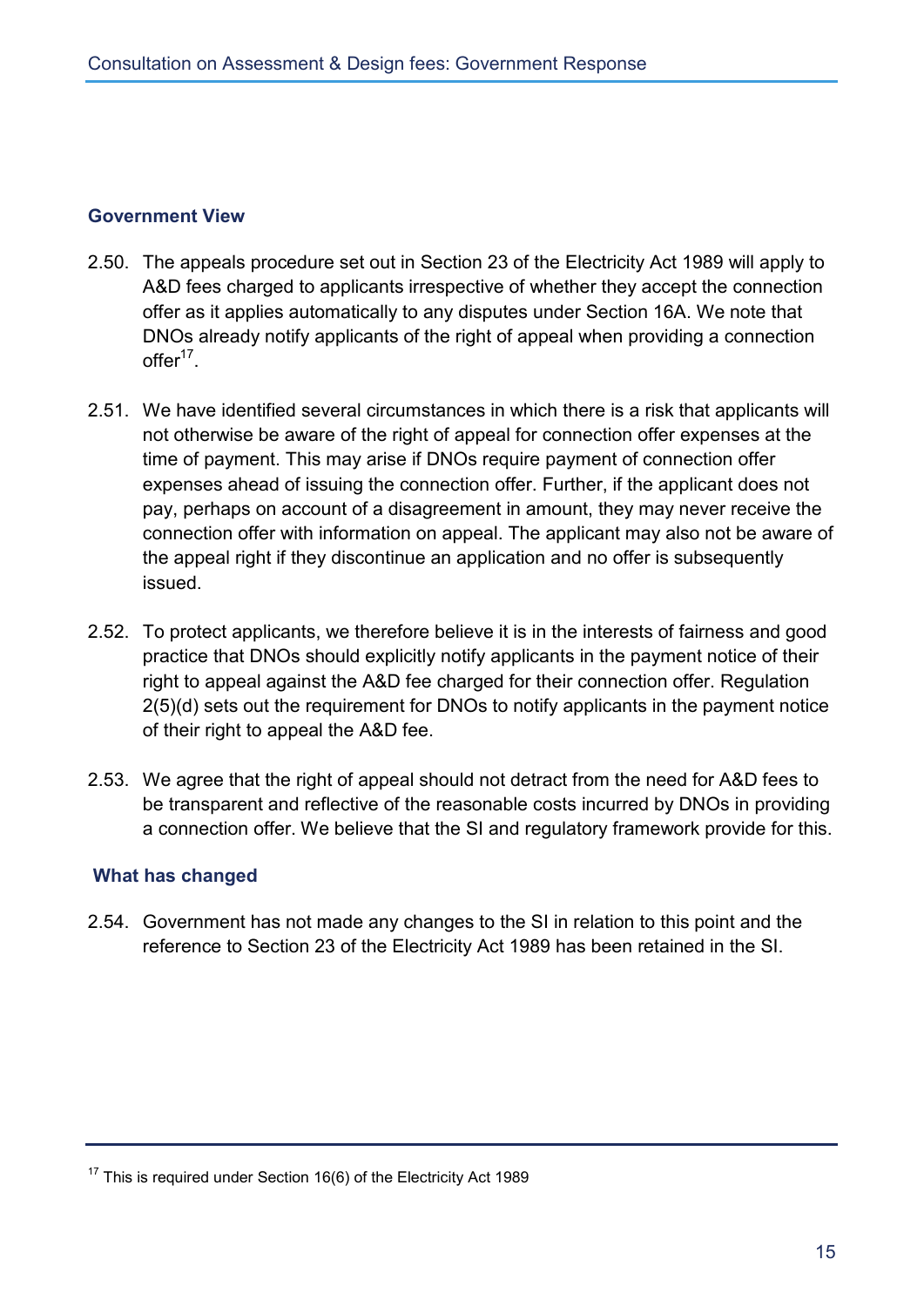#### Review

| <b>Question</b> |                                                                                                                   |  |
|-----------------|-------------------------------------------------------------------------------------------------------------------|--|
|                 | Do you agree with our approach to reviewing the implementation of A&D fees in the<br><b>Statutory Instrument?</b> |  |

#### **Summary of responses**

2.55. Nine respondents agreed with our approach to reviewing implementation. One respondent felt that 2-3 years was more appropriate and another that the review should be annual. One respondent did not agree with the approach and argued that the SI should set fixed A&D fees and then review them annually.

#### **Government View**

- ongoing and appropriate means to ensure that A&D fees are charged in a way that meets the policy objectives and requirements of the SI. 2.56. Currently DNOs set out their A&D fees in their CCS (of which the form is approved by Ofgem) based on the CCM (which is approved by Ofgem). Any changes to the CCM and CCS can be undertaken through that process and DNOs are required to review their CCS and CCM at least once a year. In our view this provides an
- regulatory protections in place (e.g. Ofgem approval of the CCM and the form of the CCS) we feel that five years is an appropriate timescale for a review of the SI to 2.57. The inclusion of a review clause in SIs is a statutory requirement<sup>18</sup>. We have, therefore, included provisions for reviewing the SI itself (Regulation 3). Given the assess whether its objectives remain appropriate and are being achieved.

#### **What has changed**

2.58. Government has not made any changes to the SI in relation to review.

http://www.legislation.gov.uk/ukpga/2015/26/pdfs/ukpga\_20150026\_en.pdf <sup>18</sup> Sections 28 to 32 of the Small Business, Enterprise and Employment Act 2015 http://www.legislation.gov.uk/ukpga/2015/26/pdfs/ukpga\_20150026\_en.pdf<br> 16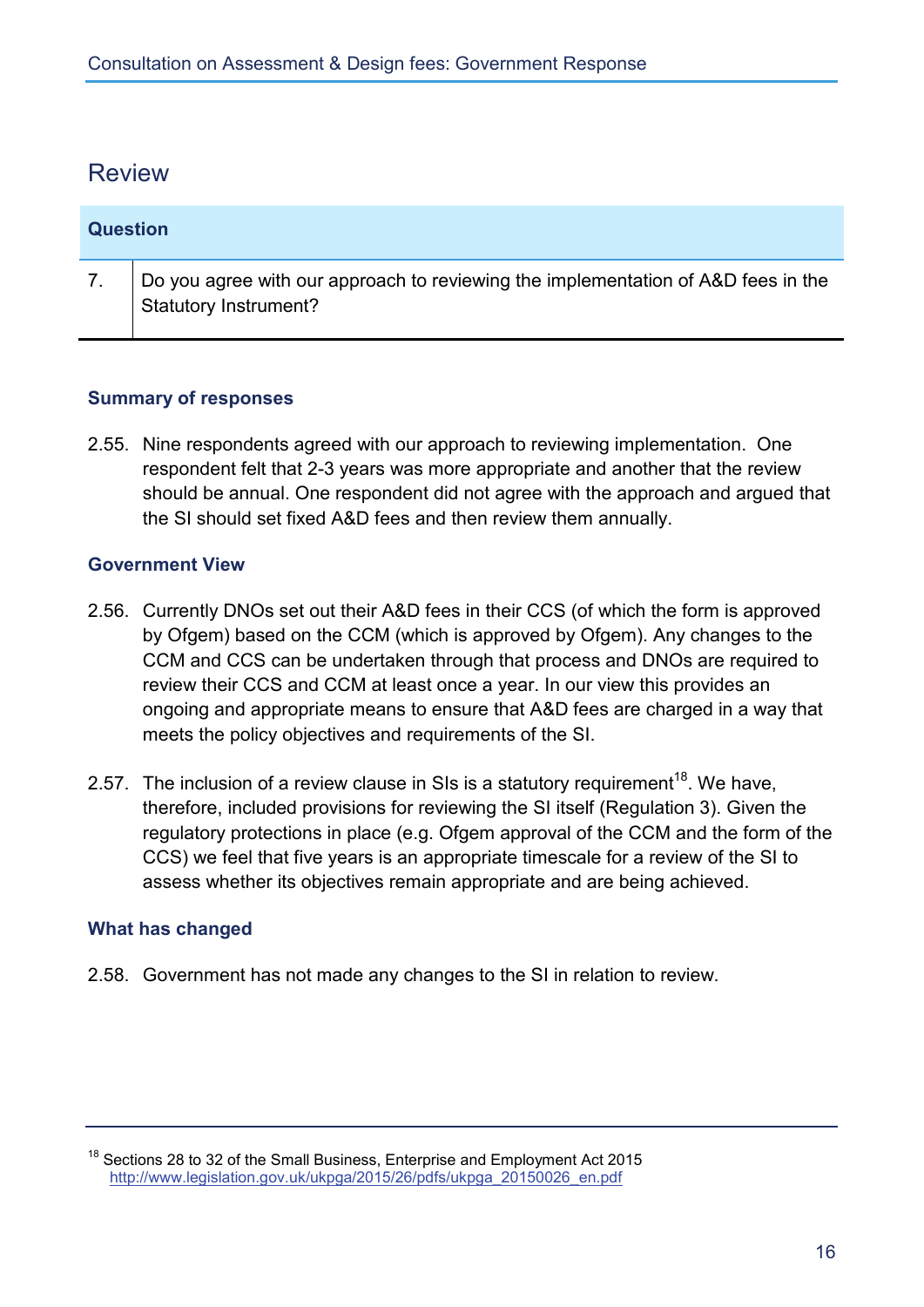#### Impact Assessment

|    | <b>Question</b>                                                                                                                                              |  |  |
|----|--------------------------------------------------------------------------------------------------------------------------------------------------------------|--|--|
| 8. | Do you agree with our initial assessment of economic impacts and the assumptions<br>used? Do you have any other evidence which should be taken into account? |  |  |

#### **Summary of responses**

- 2.59. Nine respondents agreed that the initial assessment was reasonable with some observing that the proportion of connection offers not accepted had increased since 2015/16. Two respondents argued that introducing free and quick initial connection offers would reduce connection applications.
- 2.60. One respondent understood the average connection offer expenses (£470) for low proposed connection cost to be charged to customers. They argued that as they voltage demand customers assumed in the initial assessment, to be the average connection costs charged by DNOs for that category of customers and also to be a had been charged connection costs of £400 by a DNO for two recent projects that the £470 figure used was not cost reflective.

#### **Government View**

- the economic impacts of allowing DNOs to charge A&D fees irrespective of whether Pack<sup>19</sup> from 2010/11 to 2015/16 and are assumed to rise going forward, with an electricity demand including from electric vehicles and housing combined with a 2.61. In the September 2017 consultation document, we set out our initial assessment of the applicant accepted the subsequent connection offer. This included the assumptions and evidence we had used. The Impact Assessment assumes different scenarios of unaccepted connection offers going forward. All scenarios are based on historic connection offer information in Ofgem's Connections Reporting increasing proportion of unaccepted connection offers. This reflects the trend towards more decentralised generation, an increase in electricity storage, and more reduction in available network capacity.
- reduce the number of connection applications. This includes the suggestion that 2.62. We recognise that there are a number of actions that could be taken that could DNOs provide free early indications of whether a project's connection requirements

<sup>&</sup>lt;sup>19</sup> The Connections Reporting Pack shows connection and offer data collected by Ofgem since 2010/11 through the annual DNO reporting cycle.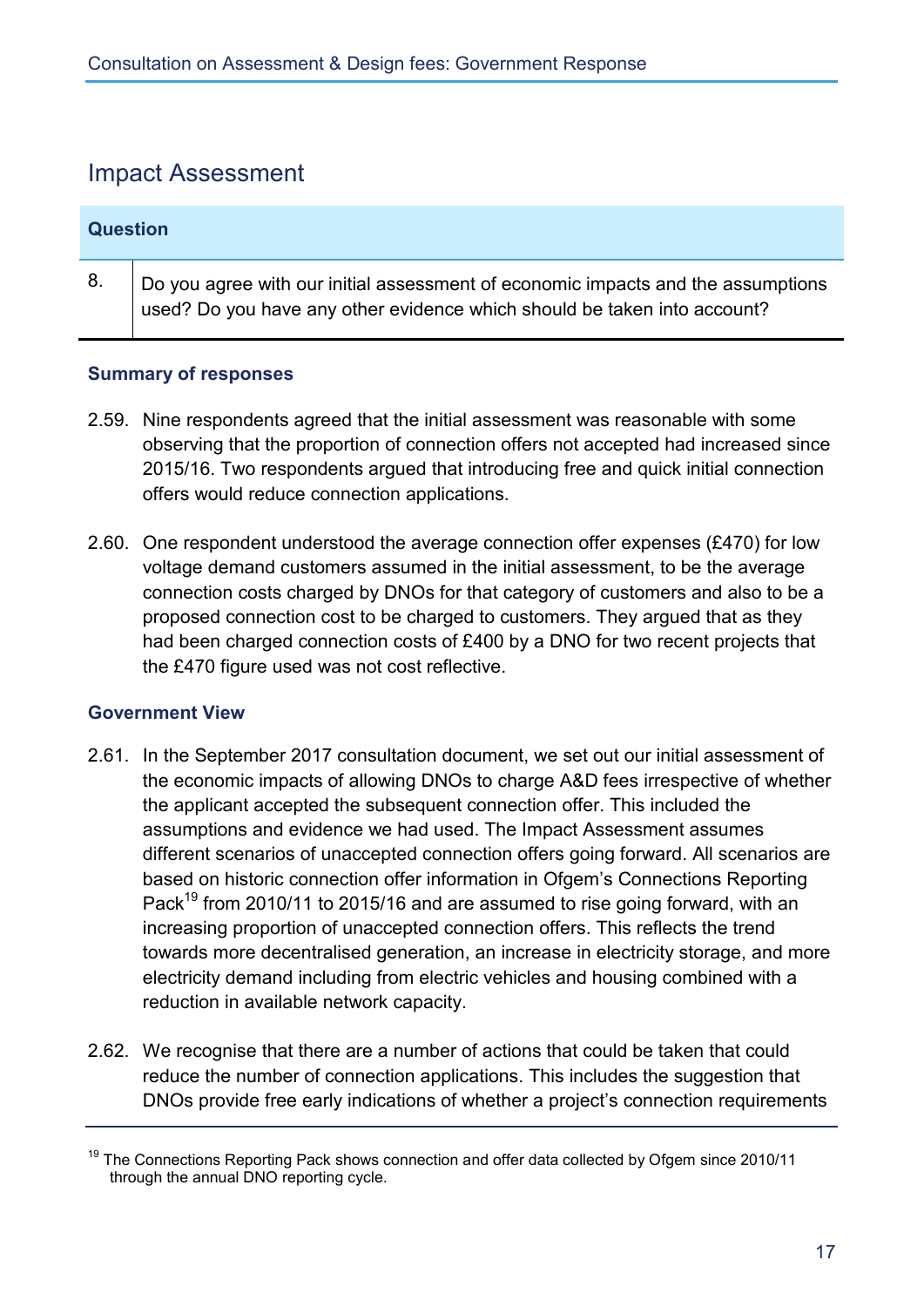could be met in a particular area and other early engagement between DNOs and in the September 2017 consultation document. potential customers. For the purposes of the Impact Assessment these outcomes, alongside the fee potentially deterring connection applications, are included in the scenarios ranging from no impact to a 40% reduction in connection offers as set out

in the September 2017 consultation document.<br>2.63. We would like to clarify that the initial Impact Assessment assumed that the average resource cost for DNOs to *produce connection offers* ranged between £470 for low connections. voltage demand connections up to £6,900 for extra high voltage generation connections. This was based on the DNOs' CCS. It did not refer to the cost of the connection itself charged to customers. It was also not a proposed fee for future

#### **What has changed**

 the initial assessment). We are similarly now also discounting all costs in the Impact 2.64. Due to the time that has elapsed since our initial analysis and to ensure that we are not overestimating benefits and running costs, we have now assumed in the Impact Assessment that A&D fees will only be charged as of 2019 (compared to 2018 in Assessment to 2018 (rather than 2017). The final Impact Assessment is published alongside this document.

#### Other comments

| <b>Question</b> |                                                                                                 |  |
|-----------------|-------------------------------------------------------------------------------------------------|--|
| 9.              | Are there any other comments you wish to make that may have a bearing on our<br>considerations? |  |

#### **Summary of responses**

- the need for better provision of network capacity information by DNOs. Another felt 2.65. Respondents provided a variety of further comments. Two respondents emphasised that the introduction of A&D fees for applicants irrespective of whether they accepted a connection offer, would require better engagement by DNOs with prospective customers pre-application.
- for a potential increase in connection applications before they charge A&D fees 2.66. Two respondents proposed changes to the connections process including charging a nominal A&D fee to all applicants and recovering the residual through Distribution Use of System charges. One respondent urged DNOs to have processes in place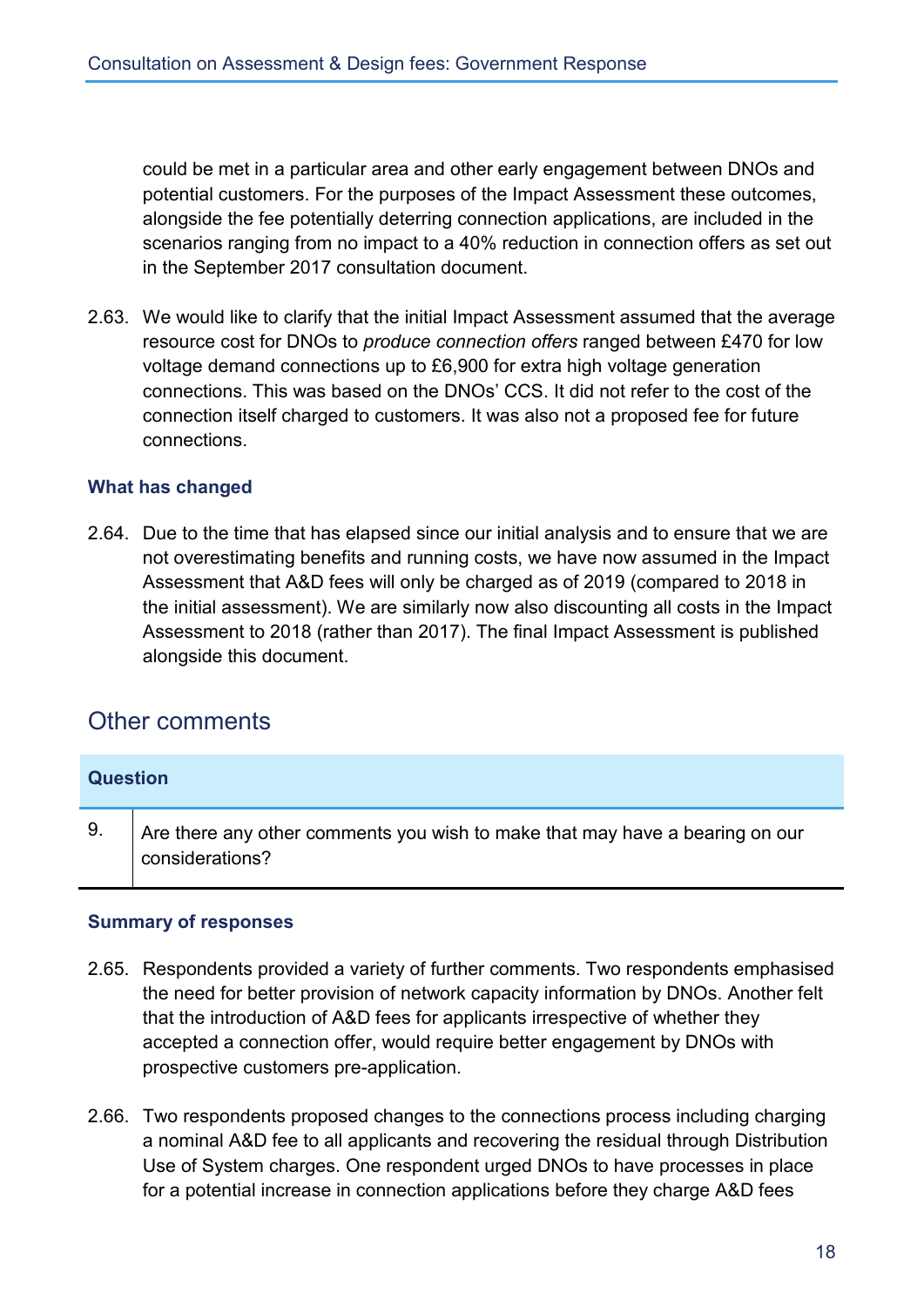under the SI, should they decide to do so. The need for consistency between DNOs was also reiterated by one respondent.

2.67. Another respondent sought reassurance that EU legislation on common rules for the internal market in electricity, EU network codes for connection, and any cross border EU trade impacts had been considered in deciding to allow DNOs to charge A&D fees irrespective of whether applicants accept connection offers.

#### **Government View**

- provisions, including the Incentive on Connections Engagement. Ofgem expects 2.68. Engagement between DNOs and their customers in revising connection charging arrangements and improving customer service is covered by a number of regulatory DNOs to engage with stakeholders in developing their approaches to charging A&D fees.
- be for DNOs to manage any increase in connection applications before they make changes to charging A&D fees, should they decide to do so. 2.69. The method of charging A&D fees, consistency and the connection process itself are more appropriately dealt with through existing regulatory processes. It will also
- border trade impacts in relation to allowing DNOs to charge A&D fees to applicants 2.70. We have considered relevant EU legislation, EU network codes and cross EU irrespective of whether they accept a connection offer and believe it is compatible.

#### **What has changed**

2.71. None of the points raised in response to this question require changes to the SI.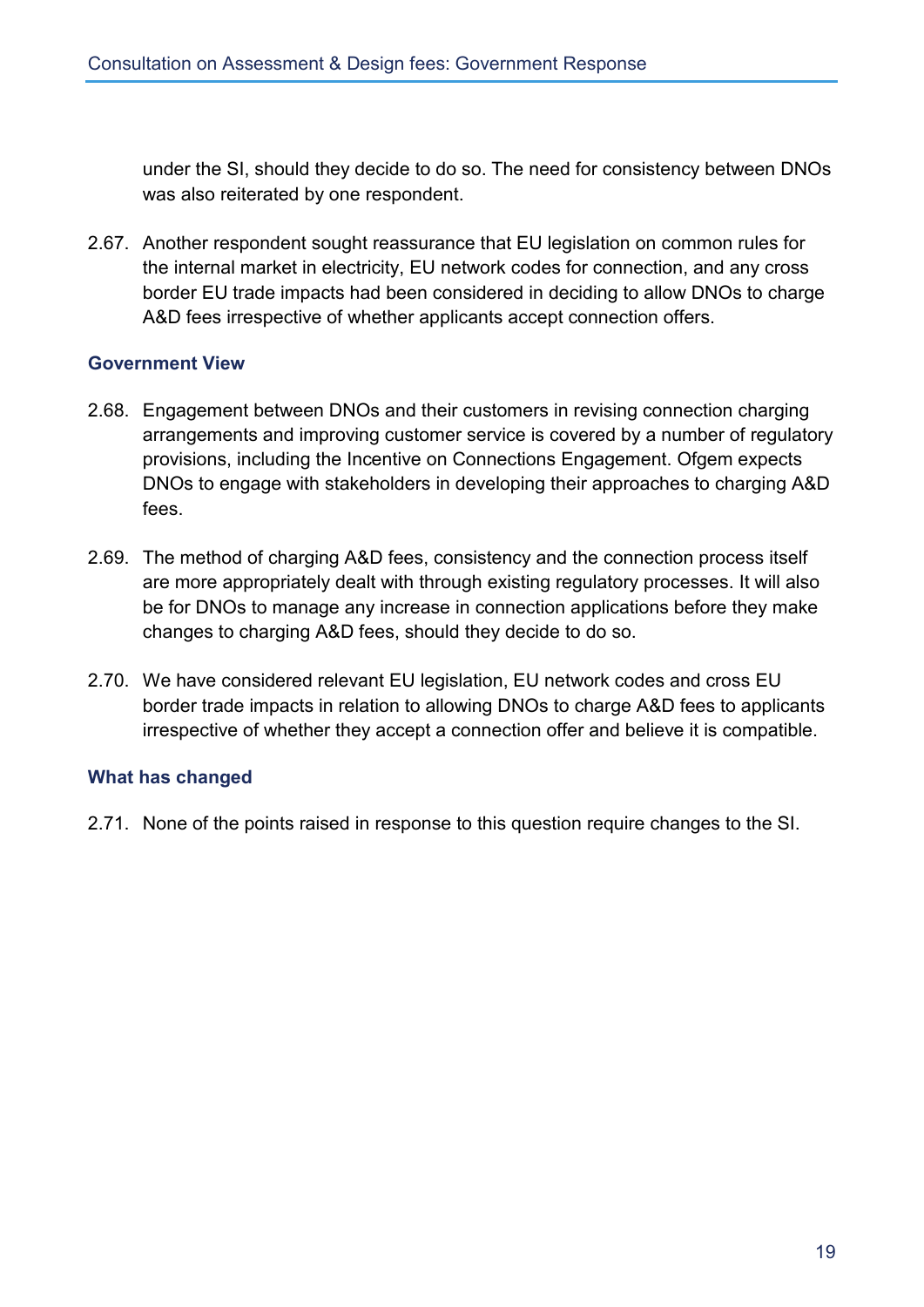## 3. Next Steps

- 3.1 The Government is laying the SI, which incorporates the changes covered in this where DNOs decide to charge A&D fees under the SI. The final Impact Assessment document, before Parliament. The SI will commence on 6 April 2018 and apply is published alongside this document.
- 3.2 Should DNOs decide to change how they charge A&D fees they will be expected to engage with stakeholders in a timely manner. Consequent CCS changes will require approval by Ofgem, in line with the established process for modifications.
- require payment of A&D fees as a precondition for providing a connection offer. 3.3 Ofgem intends to consult, in due course, on changes to SLC 12 to allow DNOs to

#### Contact details

 Department for Business, Energy and Industrial Strategy Paul Hawker Electricity Systems 3rd Floor, 1 Victoria Street,

London, SW1H 0ET<br>Tel: 0300 068 5824 Email: paul.hawker@beis.gov.uk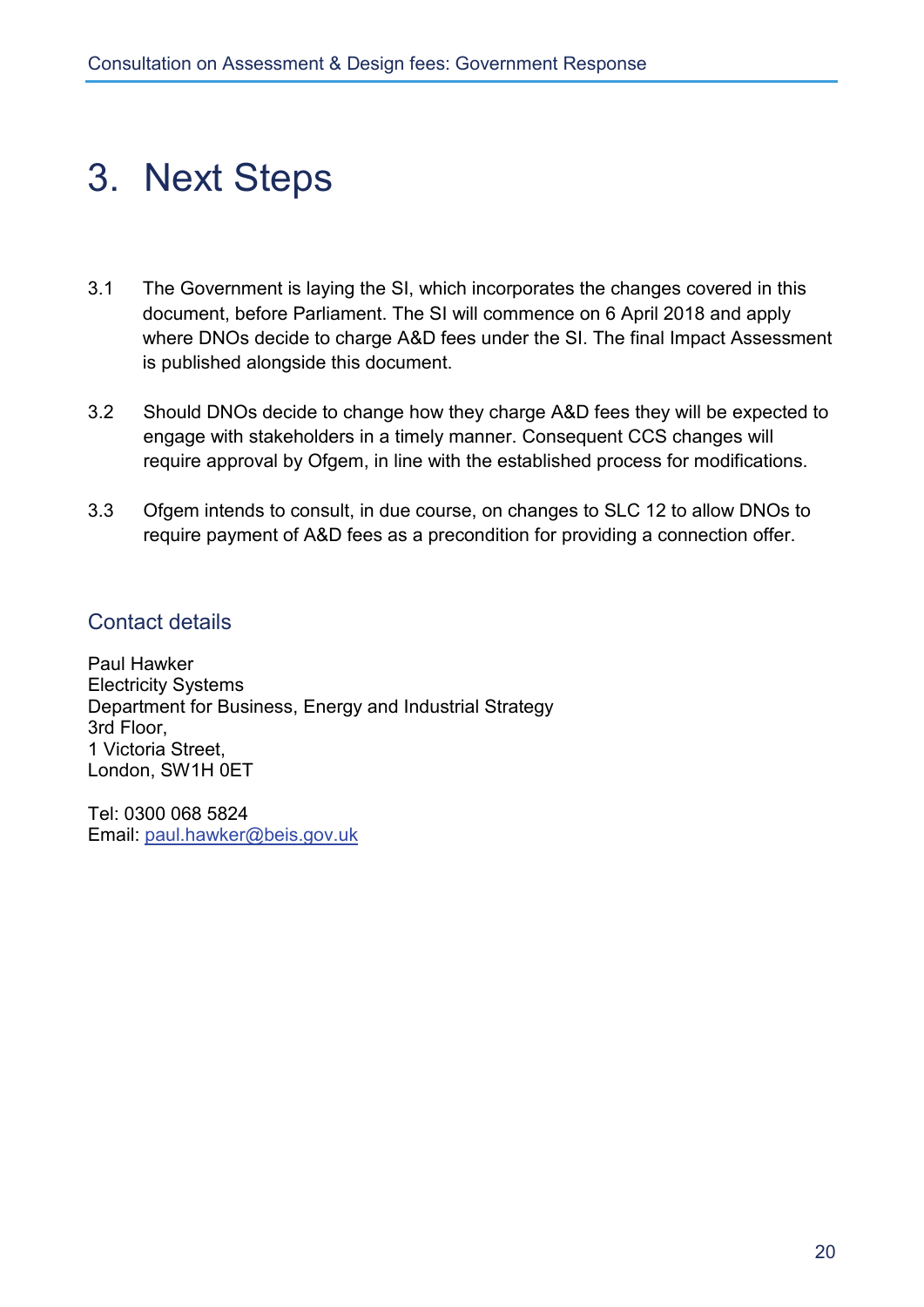## Annex A: List of Consultation Respondents

BUUK Infrastructure Ltd **Centrica Ecotricity** Eider Reserve Power Ltd Electricity Storage Network Energy Networks Association Energy UK Electricity North West Limited Innogy Renewables UK Ltd Northern Power Grid PN Daly Ltd Renewable Energy Systems Limited RenewableUK Scottish Power Energy Networks SSE Networks Storelectric Ltd UK Power Networks UK Power Reserve Utility Customer Service Management Ltd Volvo Western Power Distribution

In addition, one confidential response was received from an individual